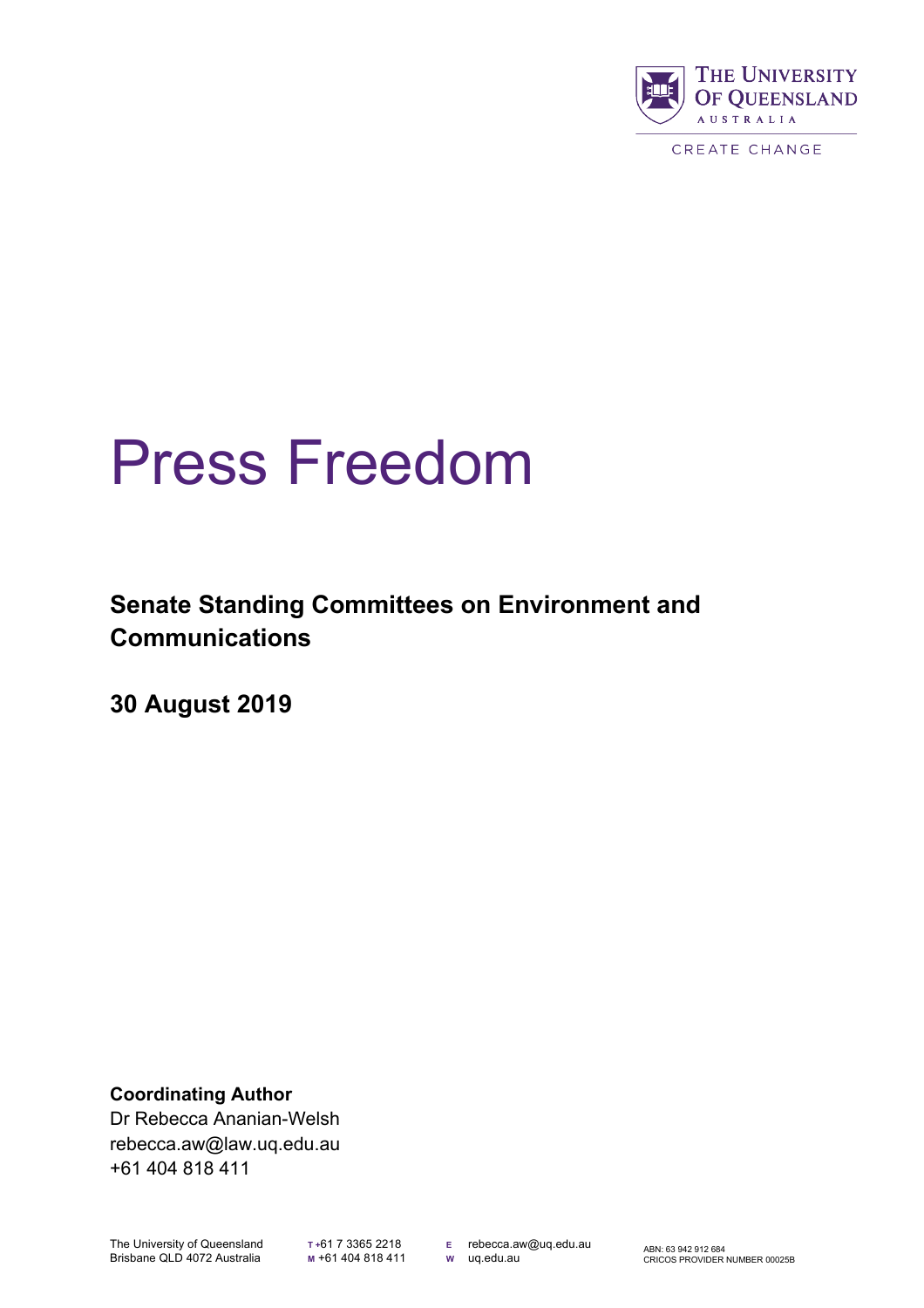

# **Table of Contents**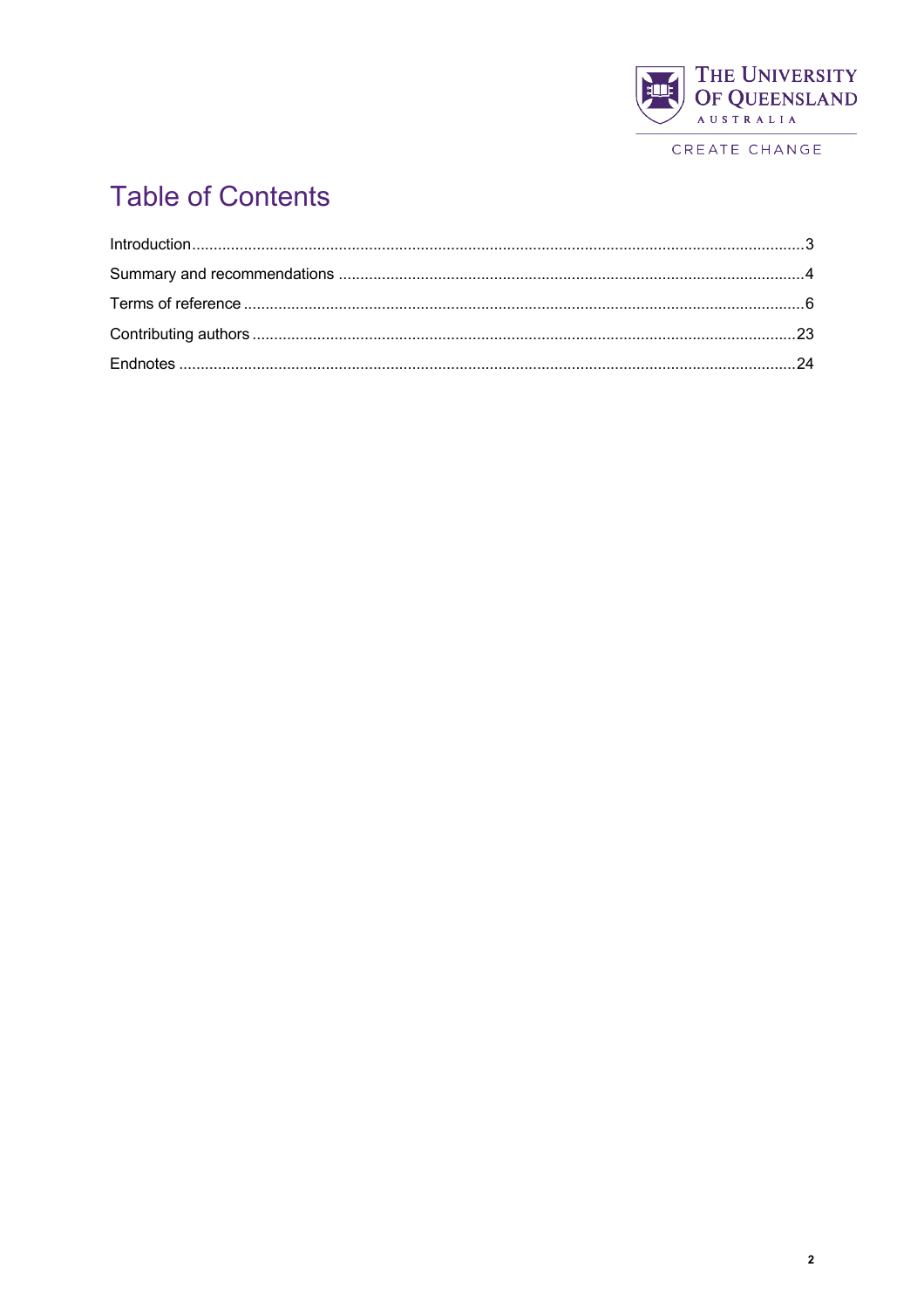

### Introduction

For more than a century, The University of Queensland (UQ) has maintained a global reputation for delivering knowledge leadership for a better world.

The most prestigious and widely recognised rankings of world universities consistently place UQ among the world's top universities.

UQ has won more national teaching awards than any other Australian university. This commitment to quality teaching empowers our 52,000 current students, who study across UQ's three campuses, to create positive change for society.

Our research has global impact, delivered by an interdisciplinary research community of more than 1500 researchers at our six faculties, eight research institutes and more than 100 research centres.

The TC Beirne School of Law is a global centre of research excellence contributing to the understanding and development of law nationally and internationally, and the effectiveness of law as a discipline, across a broad range of legal and policy issues.

The School of Communication and Arts brings together a wealth of expertise and creativity across all facets of communication, journalism, writing, literature, art history and the arts at UQ. Under the UNESCO Chair in Journalism and Communication, the School of Communication and Arts is positioned as a leader in press freedom research.

The School of Political Science and International Studies is recognised nationally and internationally as a leading school that translates complex ideas and problems into transformative research. In particular, its staff conduct cutting edge research in freedom of speech, national security laws and security policy.

This submission represents the opinions of the contributing authors listed in this document. It does not necessarily represent an official position of The University of Queensland.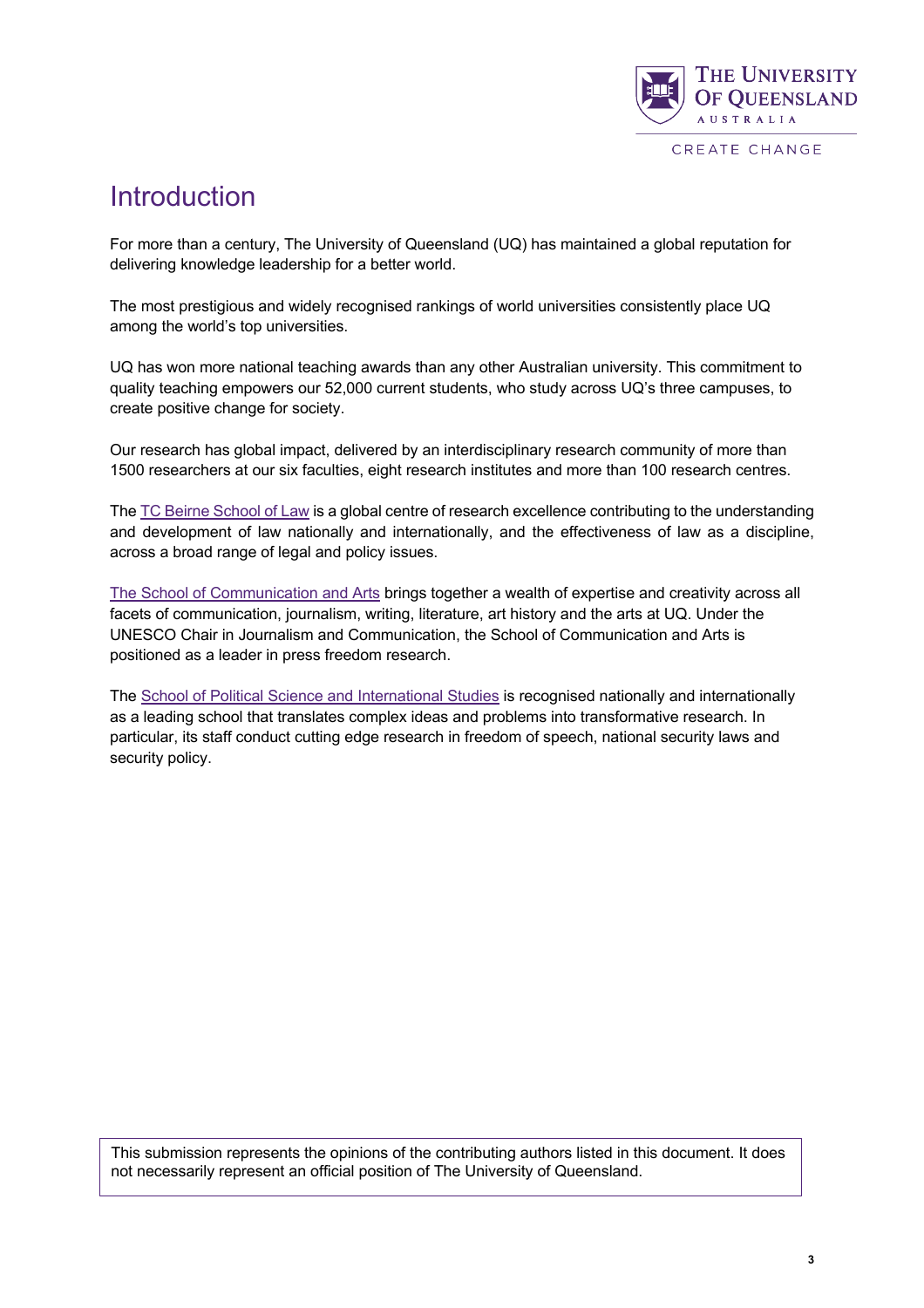

### Summary and recommendations

Thank you for the opportunity to make a submission to this Inquiry.

We welcome this Inquiry's focus on the protection of press freedom and note our earlier submission to the Parliamentary Joint Committee on Intelligence and Security's Inquiry into the impact of the exercise of law enforcement and intelligence powers on the freedom of the press (the **PJCIS Inquiry**), which overlaps in some respects. Our submission is based on multidisciplinary research on the impact of national security laws on press freedom, combining detailed legal analysis with empirical research and interviews.

The importance of a free press cannot be overstated. However, it has often been overlooked in the development and expansion of Australian security laws. As the United Nations Human Rights Committee recognised in respect of the International Covenant on Civil and Political Rights:

A free, uncensored and unhindered press or other media is essential in any society to ensure freedom of opinion and expression and the enjoyment of other Covenant rights. It constitutes one of the cornerstones of a democratic society. The Covenant embraces a right whereby the media may receive information on the basis of which it can carry out its function. The free communication of information and ideas about public and political issues between citizens, candidates and elected representatives is essential. This implies a free press and other media able to comment on public issues without censorship or restraint and to inform public opinion. The public also has a corresponding right to receive media output.<sup>i</sup>

Press freedom thus extends not only to the protection of journalists and media organisations in the conduct of their work, but to the protection of confidential sources and the public's right to know.

A healthy democracy requires that government operates with the greatest possible degree of openness and transparency. We recognise, however, that government requires a degree of secrecy in order to operate effectively and to protect national security. Thus, both secrecy and openness are required in order for Australian society and democracy to thrive.

Our core submission is that transparency and accountability must be defining characteristics of the Australian government, and that exceptions to this must be narrowly tailored to suit the national interest. A combination of legislative complexity and overreach have fostered a culture of secrecy in the public sector and undermined press freedom in Australia.

Importantly, unlike other Western liberal democracies, Australia lacks codified national protection for freedom of speech or the associated freedom of the press. Thus, our Five Eyes partners operate within a human rights legal framework fundamentally different to our own. In addition, those nations grant significant legislative protections to journalists not seen in Australia. Press freedom is at particular risk here and that deficit calls for urgent redress. Our international standing, reputation and relations rely on our capacities to ensure security and the rule of law, just as they do on our capacities to ensure press freedom. These points are expanded in the below submission.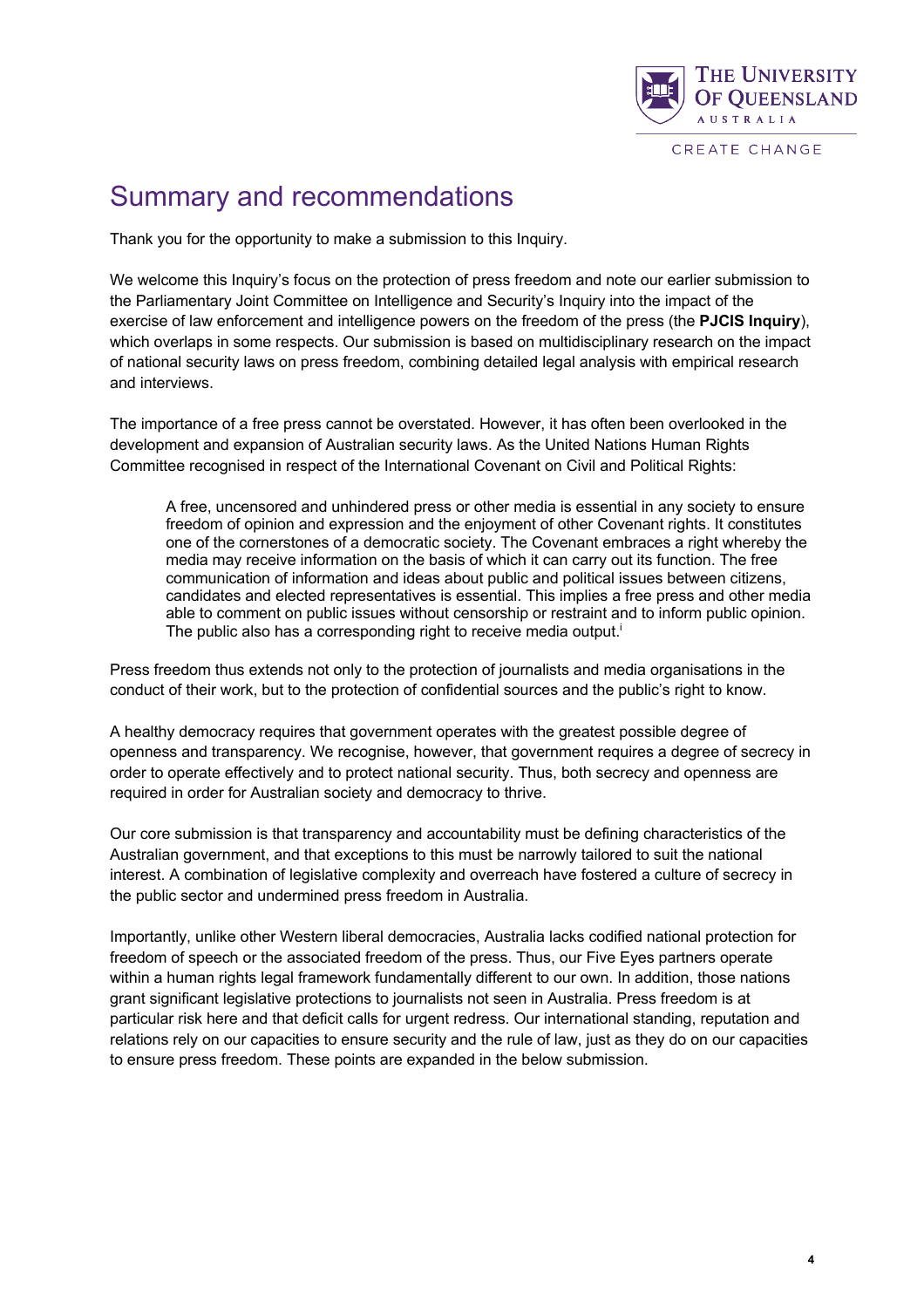

**Recommendations** outlined in this document are:

- 1. Amend the General Secrecy Offence to protect press freedom.
- 2. Provide exemptions from prosecution to protect press freedom.
- 3. Clarify when a foreign media organisation will qualify as a foreign principal.
- 4. Require that media warrants be issued by a judge in contested proceedings.
- 5. Consider extending a form of privilege to journalistic materials.
- 6. Extend whistleblower protection to intelligence officers and operations.
- 7. Review public sector culture and practices with respect to media inquiries.
- 8. Amend and clarify legal definitions of national security.
- 9. Introduce a Media Freedom Act.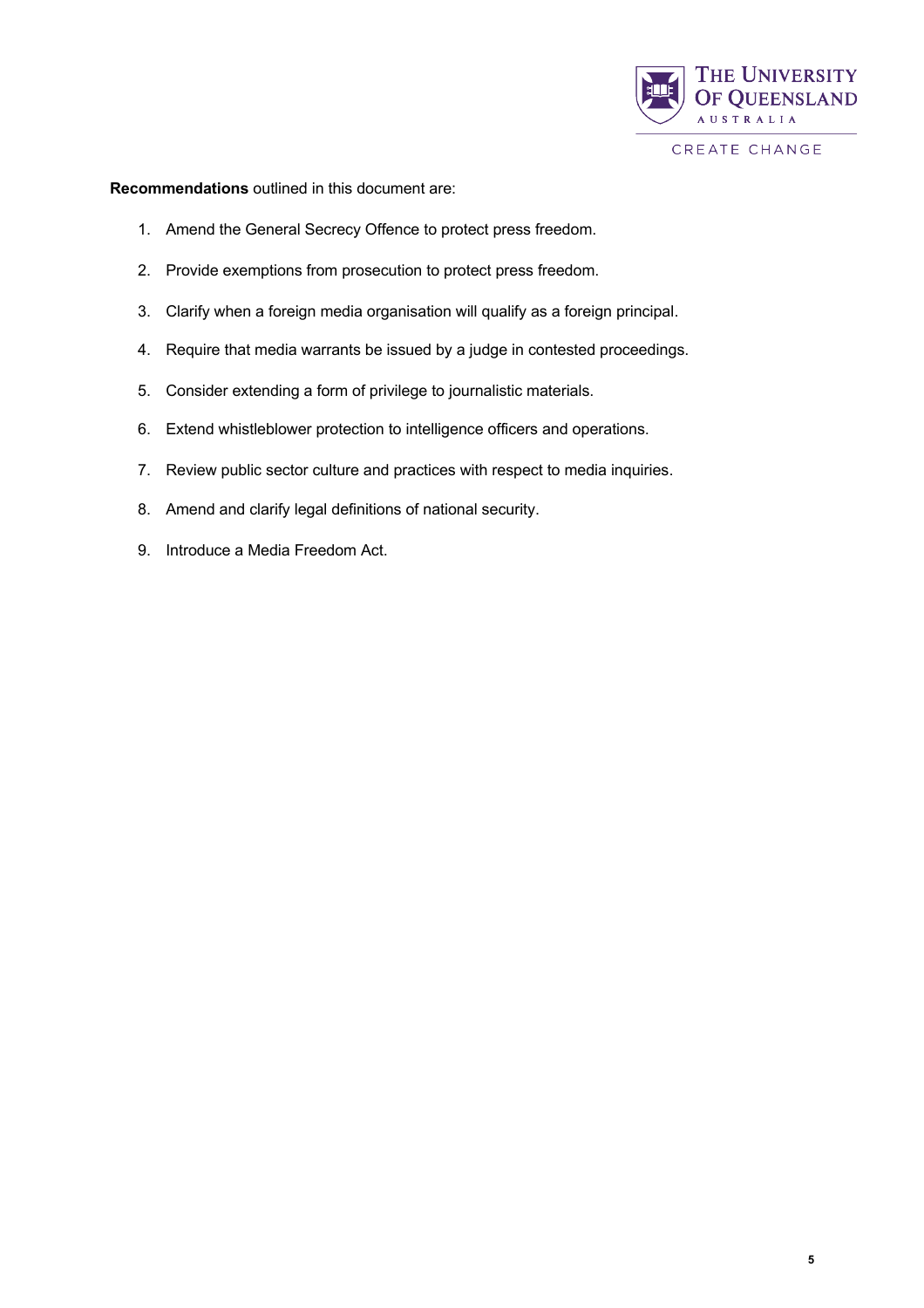

# Terms of reference

a. Disclosure and public reporting of sensitive and classified information, including the appropriate regime for warrants regarding journalists and media organisations and adequacy of existing legislation

#### **1. Disclosure and secrecy offences**

#### *1.1. The chilling effect*

Australia's disclosure and secrecy regimes have expanded significantly in recent years, including through the introduction of new criminal offences. Most prominently, the *National Security Legislation Amendment (Espionage and Foreign Interference) Act 2018* (Cth) (*Espionage Act*) amended the *Criminal Code* to introduce broadly framed foreign interference and secrecy offences, as well as 27 new espionage offences. These schemes sit alongside other secrecy and disclosure offences, including 'gag' style offences relating to Special Intelligence Operations by ASIO, preventative detention orders and ASIO questioning and detention warrants.

In our research into the impact of the new layers of legislation on the media, journalists routinely described it as having a 'chilling effect', causing them and their sources to shut down stories they would otherwise have done.

J: The big changes? It's the chilling effect, the fear that's inculcated by employees of corporations, employees of private organisations, bureaucrats, public servants, contractors. It's the fear of backlash (from) government... It's an increasing realisation that there will be investigations about leaks. There will be retribution for those things, when you're talking about the bureaucracy and other sort of people in government.

According to Manager of Editorial Policy for the ABC Mark Maley,

In relation to the Espionage Bill, we are potentially facing criminal charges over researching the story and broadcasting material - visual, electronic material, videos, audio - which was routine in the past. In the past, there has been freedom around those sorts of activities. It has now been criminalised. Although it's yet to happen in relation to either of those bills, the potential clearly exists for a government to criminalise journalism because a media organisation has gone too far or the government is vindictive or excessively authoritarian and secretive. I'm not saying that's the government that we have, I don't think it is. I don't think that's the intention of this government. But, nonetheless, the powers in the Espionage Bill and in the Abhorrent Materials Bill have the potential for journalists to be charged with criminal offences which we would then have to go to court to defend… The movement of everyday journalism into the criminal realm has had a huge impact. It ups the ante enormously.

Maley said the risk of falling foul of the laws and facing criminal prosecution is sufficient to deter journalists from their work:

Even if you think you've got a good defence, you might have to put somebody through a criminal trial. There have been instances within the last couple of years, where journalists have been the target of criminal investigations and been interviewed by the police. There has been the prospect of serious criminal charges, and it freaks people out. I mean, being interviewed by the Federal Police because you're being investigated for a serious criminal offence which occurred in the normal act of journalism is unsettling to say the least.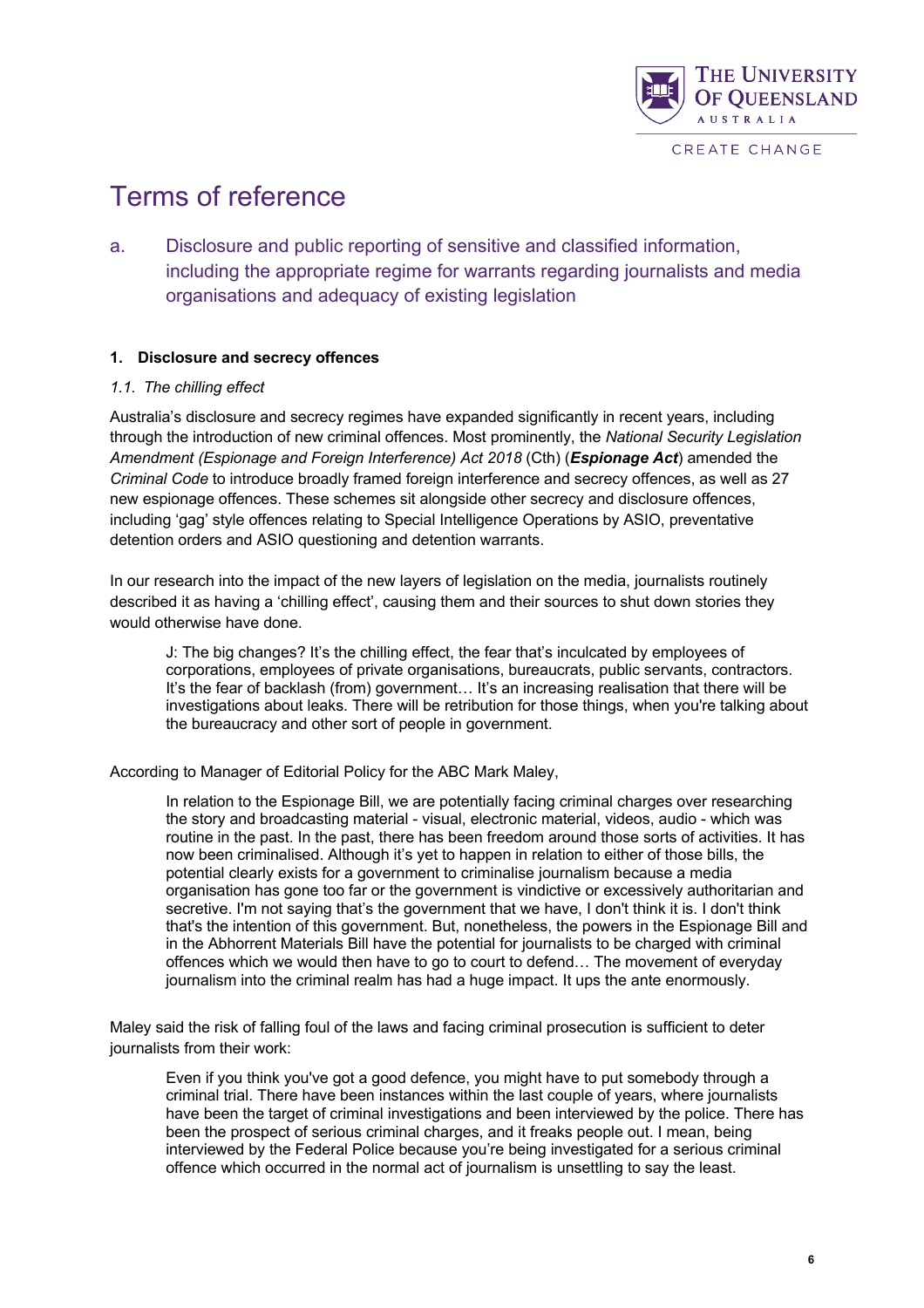

At the same time, he said the laws have critically undermined journalists' capacity to fulfil one of their most fundamental ethical responsibilities: protecting their sources.

[The laws] make stories too risky to do because you're exposing people to criminal sanctions, whether your own journalists or whether your sources. I think you'll find that most experienced investigative journalists now will tell you that they've been contacted by sources in a way which has been insecure with stories and they've gone back to the source and said, 'Forget it, if we run this story on the basis of your information, you will be caught and you will, at the very least, lose your job and find yourself in jail.

#### *1.2. The General Secrecy Offence*

The General Secrecy Offence is particularly concerning for its **potential to criminalise journalism**.

The General Secrecy Offence criminalises intentional 'communication' or 'dealing with' information made or obtained by a current or former Commonwealth officer by reason of their position as a Commonwealth officer, $\ddot{u}$  and the person is reckless as to whether:

- the information has a security classification of 'secret' or 'top secret';<sup>iii</sup>
- the communication or dealing damages the security or defence of Australia;<sup>iv</sup>
- the communication or dealing interferes with or prejudices the application of a Commonwealth criminal offence:<sup>v</sup> or
- the communication or dealing harms or prejudices the health or safety of the Australian public.<sup>vi</sup>

The penalty for communicating information is imprisonment for 5 years,  $\frac{v}{v}$  while the penalty for dealing with information is imprisonment for 2 years.<sup>viii</sup>

'Deal' is defined broadly to include: receiving, obtaining, collecting, possessing, recording, copying, communicating or publishing all or part of the information, including the effect or description of the information.<sup>ix</sup> The offence therefore captures a range of conduct which journalists carry out. For example, a journalist who receives a 'secret' classified document from a Commonwealth officer and publishes the document, or an opinion or description of the document's contents, or who describes the contents of the documents to their employer, would be guilty of the General Secrecy Offence. The offence would also capture an administrative staff member who a journalist has asked to make copies of 'secret' documents. 'Deal' also includes dealing with the effect or description of information, meaning that the offence may criminalise a journalist making a note of a conversation with a source who described the effect of a 'secret' document. The General Secrecy Offence has the potential to criminalise **passive receipt** as well as **mere possession** of documents, though the offence requires that a person be reckless as to the security classification of the material.<sup>x</sup>

By broadly criminalising all dealings with a broad set of classified and unclassified government information, the General Secrecy Offence places media organisations and journalists at serious risk of prosecution and, moreover, risks law enforcement or intelligence action aimed at the investigation of leaks well-before publication has occurred or is even considered.

The legislation attempts to protect press freedom by providing a defence for persons communicating information in the business of reporting news (**Journalism Defence**).<sup>xi</sup> For that defence to apply, the person must have:

- dealt with the information in their capacity as a 'person engaged in the business of reporting news, presenting current affairs or expressing editorial or other content in news media.<sup>'xii</sup>
- have reasonably believed that engaging in the conduct was in the public interest.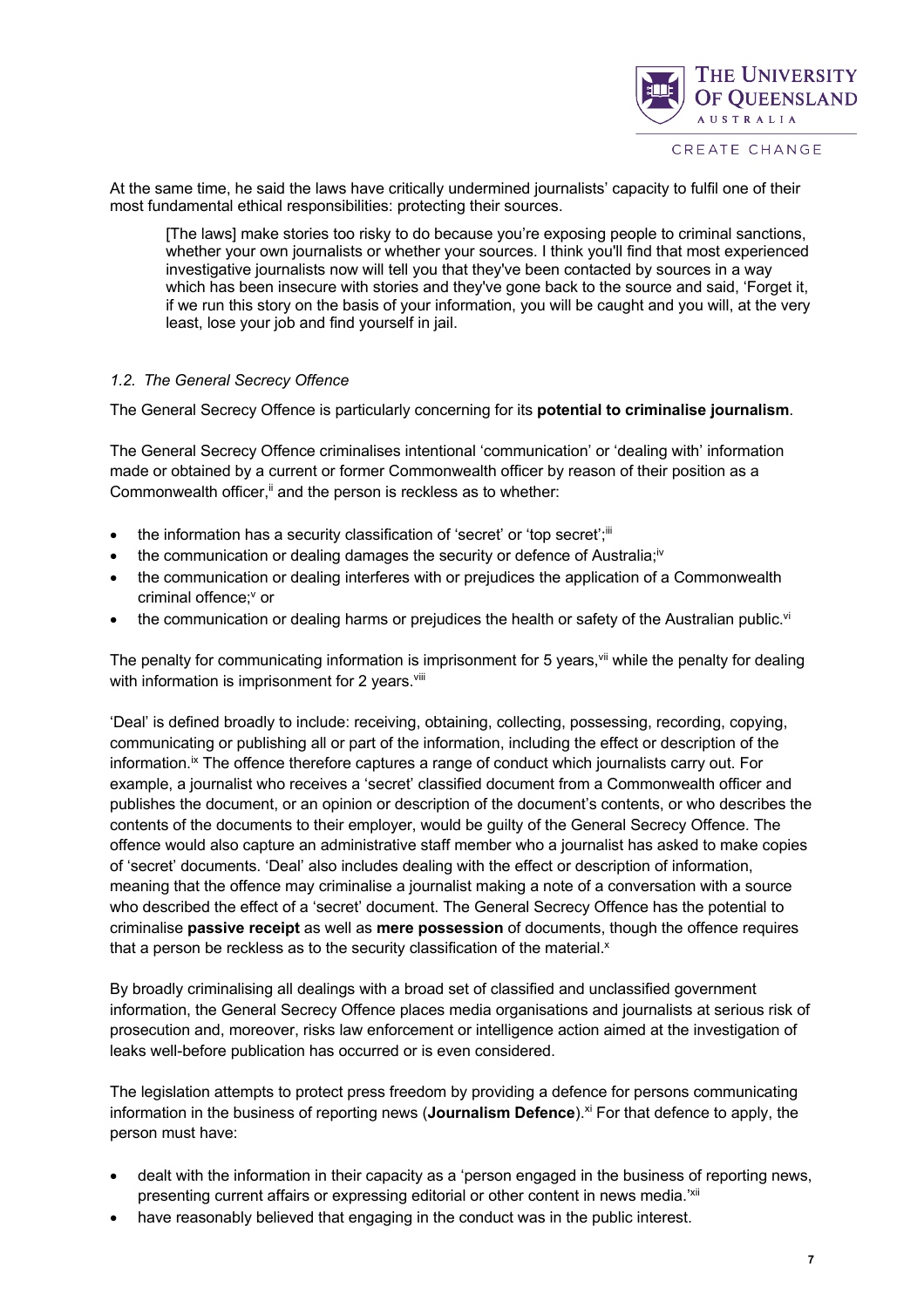

Alternatively, the defence is available to administrative staff members of an entity engaged in the business of reporting news who have acted under the direction of a journalist, editor or lawyer who reasonably believed the conduct was in the public interest.<sup>xiii</sup>

A person will not have reasonably believed that dealing with the information was in the public interest if the conduct was for the purpose of directly or indirectly assisting a foreign intelligence agency or military organisation. xiv

The defence recognises the potential impact of the General Secrecy Offence and, we submit, appropriately focuses on the 'business of reporting news' generally rather than attempting to define 'journalist'. However, the framing of this protection as a defence, rather than as an exemption, negatively impacts press freedom by:

- Conveying that the journalist engaged in criminal wrongdoing.
- Placing the onus on the journalist or media organisation to prove that the defence is applicable.
- Compounding the chilling effect on press freedom by threatening journalists with criminal prosecution. This adds stress, time and the financial cost of defending their actions in court, and many journalists and editors are choosing to cancel otherwise legitimate stories rather than risk prosecution.

#### **Recommendation 1: Amend the General Secrecy Offence to protect press freedom**

- The General Secrecy Offence should be amended to clearly exclude mere passive receipt from the scope of criminalized conduct.
- The secrecy offence provisions of the *Criminal Code* should be amended to reframe the Journalism Defence as an exemption.

#### *1.3 Espionage and foreign interference*

The *Espionage Act* also introduced 27 new espionage offences consisting of 11 underlying offences and 16 aggravated offences with penalties ranging from 15 years to life imprisonment. 'Espionage' essentially concerns dealing with information to be communicated to a foreign principal where that information is security classified or concerns national security. Where the person dealing with information intends to prejudice Australia's national security, or advantage the national security of a foreign country, the penalty is imprisonment for life. If a person is merely reckless, the penalty is 25 years imprisonment. **National security is defined broadly** to include Australia's political, military and economic relations.<sup>xv</sup> This definition widens the scope of the meaning of 'national security information' and 'national security interests' in the espionage offence, to potentially capture a wide range of conduct within the realm of standard journalistic activities. We address the issues arising from legal definitions of national security below in respect of Term of Reference (f).

The foreign interference laws introduced a further suite of offences and a registration scheme for certain activities undertaken on behalf of a foreign principal.

'**Foreign principal**' is a term fundamental to both the espionage and foreign interference schemes. It is defined to include a foreign government principal or political organisation,<sup>xvi</sup> public international organisation, terrorist organisation or entity owned, directed or controlled by any of these foreign principals.<sup>xvii</sup> 'Foreign government principal' includes: foreign governments (including local governments) or their authorities, foreign public enterprises,<sup>xviii</sup> or entities owned, directed or controlled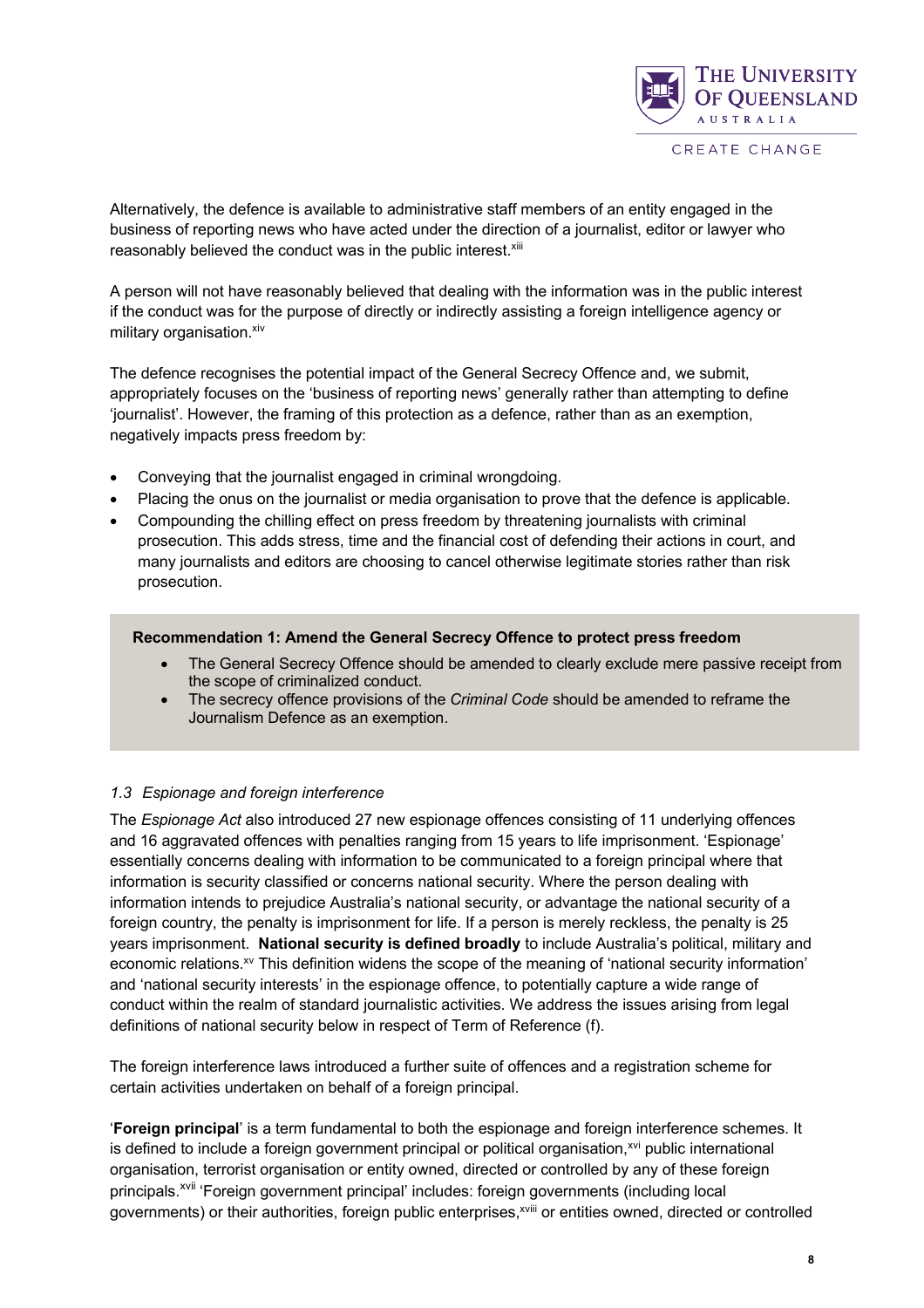

by a foreign government principal. $x^k$  A literal reading of the law implies that legitimate foreign news organizations such as the BBC could be classified as foreign principals for the purposes of the Espionage Act. If this were the case, the impact on media freedom would be considerable.

Unlike the secrecy offence there is no journalism defence available under the espionage or foreign interference frameworks. Three defences are available to a charged espionage offence, however these defences fail to address the potential impact of the laws on press freedom.<sup>xx</sup>

#### **Recommendation 2: Provide exemptions from prosecution to protect press freedom**

- Exemptions from criminality should apply across Australia's secrecy and disclosure offences, including those relating to: espionage, foreign interference, and Special Intelligence Operations by ASIO.
- Exemptions should apply to persons:
	- o Who dealt with the information in their capacity as a 'person engaged in the business of reporting news, presenting current affairs or expressing editorial or other content in news media.'
	- $\circ$  And reasonably believed that engaging in the conduct was in the public interest.
	- $\circ$  When the conduct was for the purpose of directly or indirectly assisting a foreign intelligence agency or military organisation.
- These exemptions should give clarity to the meaning of 'public interest' by defining that term by reference to a non-exhaustive list of criteria, including the public interest in press freedom and government accountability.
- The public interest test should also clearly ensure that the exemption does not apply in cases where there is a clear and imminent threat to national security.

#### **Recommendation 3: Clarify when a media organisation will qualify as a foreign principal**

Clear parameters and a high-threshold should be set down in legislation, defining the circumstances in which a media organisation could be considered a 'foreign principal' for the purposes of the espionage and foreign interference laws.

#### **2. Warrants**

The exercise of powers by law enforcement and intelligence agencies is usually premised on the agency's capacity to obtain a warrant. There are a wide range of warrants available under Commonwealth law, including but not limited to:

- $\bullet$  Surveillance device warrants; $xxi$
- $\bullet$  Search warrants; $xxi$
- Warrants to inspect postal articles;<sup>xxiii</sup>
- Computer access warrants;<sup>xxiv</sup>
- Telecommunications interception warrants;xxv
- Stored communications warrants: $x^{x}$ <sup>i</sup> and
- $\bullet$  Arrest warrants. $^{xxvii}$

Generally speaking, warrants are issued in respect of ASIO by the Attorney-General on request of the Director-General of ASIO. Warrants are issued to law enforcement agencies variously under different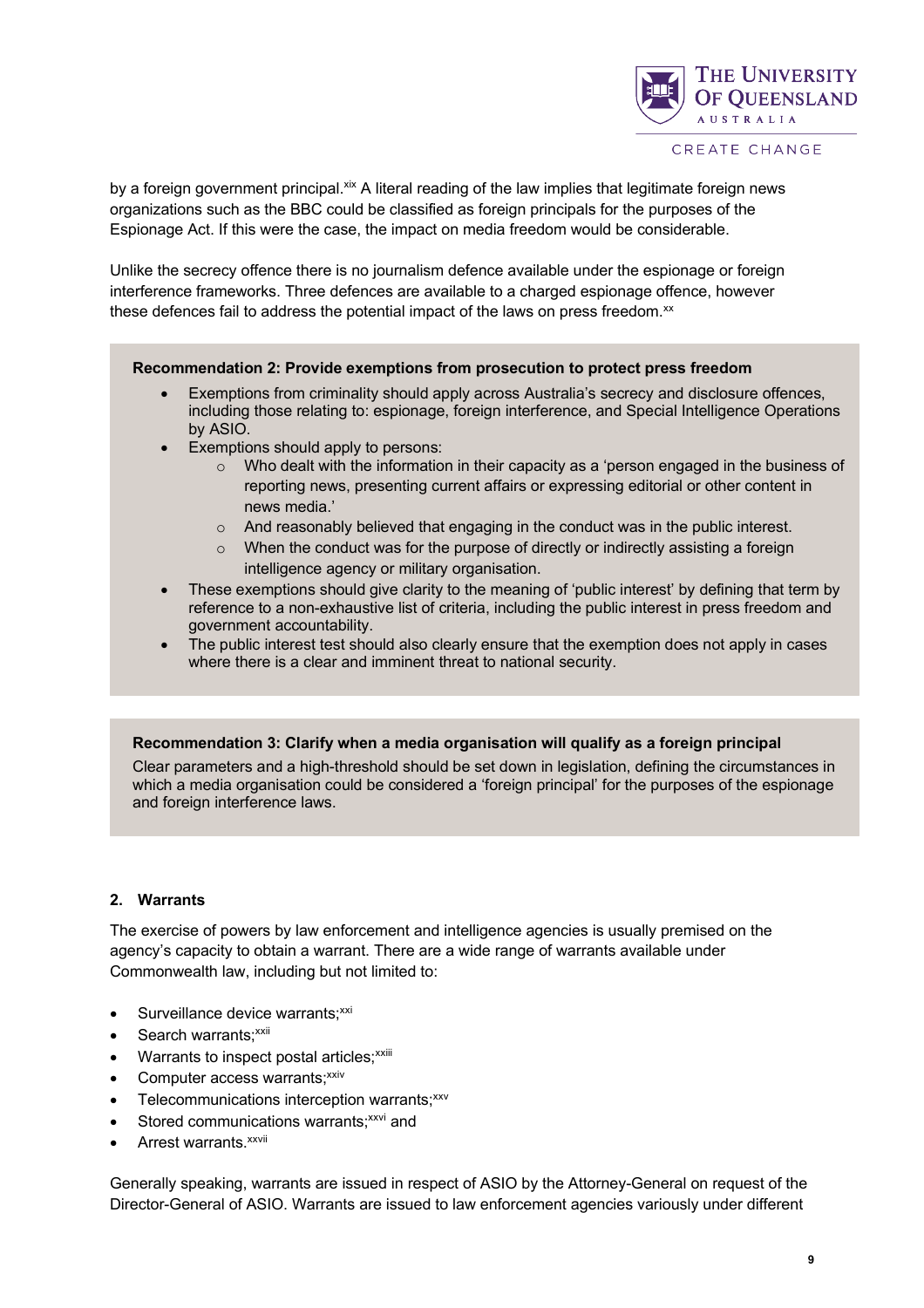

provisions by senior officers, eligible judges, Magistrates or other legally qualified issuing authorities. The grounds of issue tend to focus on the necessity of the warrant in furthering an investigation.<sup>xxviii</sup>

Present warrant processes risk press freedom in three respects:

- The public interest and particularly the public interest in press freedom is not articulated as a relevant consideration in the warrant issuing process.
- The issuing authority may not be sufficiently independent or qualified to appropriately consider and give weight to the public interest in press freedom when deciding whether to issue the warrant.
- The issuing authority is not assisted by submissions or arguments concerning the public interest in press freedom, seriously hampering the role that this factor can play in the issuing authority's determination.

Moreover, Australia is lagging behind other nations – including our Five Eyes partners – in the protection of press freedom. Not only do we lack an entrenched constitutional protection for press freedom as in the US or a Charter right to free speech that extends to press freedom as in the UK, Canada and New Zealand, but we fail to recognise journalistic materials or source communications as privileged in any way.<sup>xxix</sup> In the warrant context, McNamara and McIntosh observe that "it is immediately clear that UK journalists are better protected than their Australian counterparts". xxx

We draw the Committee's attention to Australia's Journalist Information Warrant (**JIW**) scheme and UK contested warrant processes. These warrant schemes are specifically designed to protect press freedom from incursion and should inform the adoption of similar processes across Australian law enforcement and intelligence powers.

#### *2.1. The Journalist Information Warrant Model*

The JIW is the only warrant under Australian law designed to balance investigative powers against press freedom. A JIW is required for an agency to gain access to a journalist or their employers' retained metadata for the purpose of identifying a confidential source.xxxi Otherwise, retained metadata may be accessed by a wide range of government agencies without a warrant and, therefore, with scant oversight.

The introduction of a JIW was a unique, positive recognition of the threat these laws pose to press freedom and, specifically, source confidentiality.

Some disturbing weaknesses in this warrant process were demonstrated in the recently tabled Report of the Commonwealth Ombudsman which documented widespread misconduct. This included one instance of a police officer accessing a journalist's metadata without a JIW and two further instances of police officers applying for and obtaining a JIW from a person not authorised to provide it.<sup>xxxii</sup> Thus whilst we submit that the JIW process provides a model for a broader Media Warrant scheme, it requires clear improvements.

Agencies may seek a JIW from an 'issuing authority': **a judicial officer**, member of the Administrative Appeals Tribunal or a lawyer of five years' standing who has been consensually appointed to the role by the Attorney-General.xxxiii ASIO may apply directly to the Attorney-General for a JIW, xxxiv although in some circumstances the Director-General of ASIO may issue a JIW directly. XXXV

A JIW is subject to **both purpose and public interest tests** (though where ASIO has applied for a JIW, only the public interest test, not the purpose test, applies). *xxxvi* Applying the purpose test, the issuing authority must only issue a JIW if satisfied that it is reasonably necessary for either: (a) the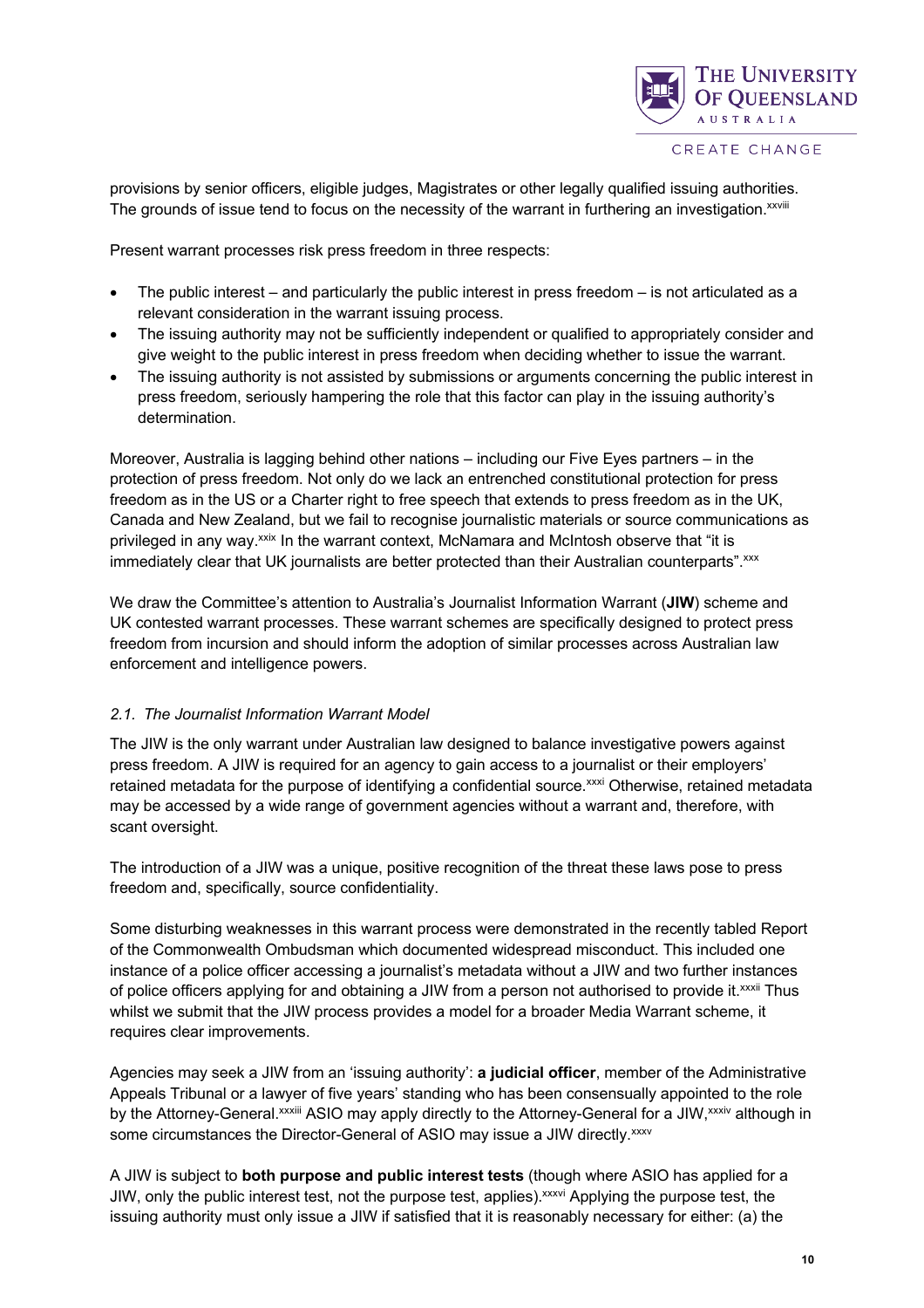

enforcement of the criminal law, finding a missing person or enforcing laws that impose financial penalties or protect the public revenue, or (b) the investigation of a serious offence punishable by imprisonment for at least three years. xxxvii

The issuing authority in respect of a JIW must also be satisfied that issuing the warrant is in the public interest, specifically that: "**the public interest in issuing the warrant outweighs the public interest in protecting the confidentiality of the identity of the source."***xxxviii* **In weighing these competing** interests, the issuing authority will have regard to matters such as privacy and whether reasonable attempts have been made to obtain the information otherwise.<sup>xxxix</sup>

The issuing authority in respect of a JIW is assisted by submissions made by the '**Public Interest**  Advocate.<sup>'xl</sup> This security-cleared lawyer who has been appointed to the position by the Prime Minister<sup>xli</sup> makes submissions to assist the application of the public interest test. The presence of the Public Interest Advocate reflects the need for a contested warrant process to protect press freedom. In the absence of this Advocate, the issuing authority only receives submissions from the relevant government agency and is unassisted in their consideration of countervailing public interest factors which may be beyond their expertise. However, the position of Public Interest Advocate has attracted criticism for being insufficiently directed towards the protection of press freedom as opposed to other public interests, such as national security. Specifically, the Public Interest Advocate does not stand in the shoes of the journalist or their employer; nor do they represent the interests of media or open justice more broadly; nor does the Advocate liaise with the potential subject of the warrant. Writing in 2017, Sal Humphreys and Melissa de Zwart reported that two former judges had been appointed to the role of Public Interest Advocate, and that these advocates were 'under no obligation to champion the journalist's position and may never take the point of view of the journalist or advocate on their behalf.'xlii

#### *2.2. The UK Model*

Press freedom enjoys significantly greater protection in the context of warrant proceedings in the UK. Under the *Police and Criminal Evidence Act 1984* (UK) (*PACE*), **a search warrant cannot be issued**  for 'excluded material' or 'special procedure material', which includes journalistic material.<sup>xliii</sup> In order to obtain a search warrant with respect to journalistic material that is not held in confidence, police must seek a production order from a judge and notify the person who would be subject to the order, paving the way for a fully contested warrant proceeding before the judge.<sup>xliv</sup> In issuing the warrant, the judge will have regard to the standard conditions for issuing the warrant, whether other methods of obtaining the information have been tried, and whether certain public interest criteria are met. $x^{iv}$  The judge retains an **overarching discretion** whether to issue the warrant, which case analysis by McNamara and McIntosh revealed to be an important inclusion.<sup>xlvi</sup> **Production orders may not be sought** in respect of journalistic material held in confidence. XIVII Regular search warrants may be sought in respect of journalistic material that is not held in confidence only where a production order has not been complied with or where there is good reason to think it would not be effective. XIVIII

Even in terrorism investigations a similar process applies. However, the scheme under the *Terrorism Act 2000* (UK) applies to all journalistic material whether or not it is held in confidence, and police are not required to notify the person that they are seeking an order against them.<sup>xlix</sup> The issuing of an access order under the *Terrorism Act* also includes a public interest threshold: there must be reasonable grounds for believing the procurement of the material is in the public interest, having regard to the likely benefit to the investigation and the circumstances under which the person concerned possesses the material.<sup>|</sup> Again, these orders are issued by a judge who maintains an important overarching discretion.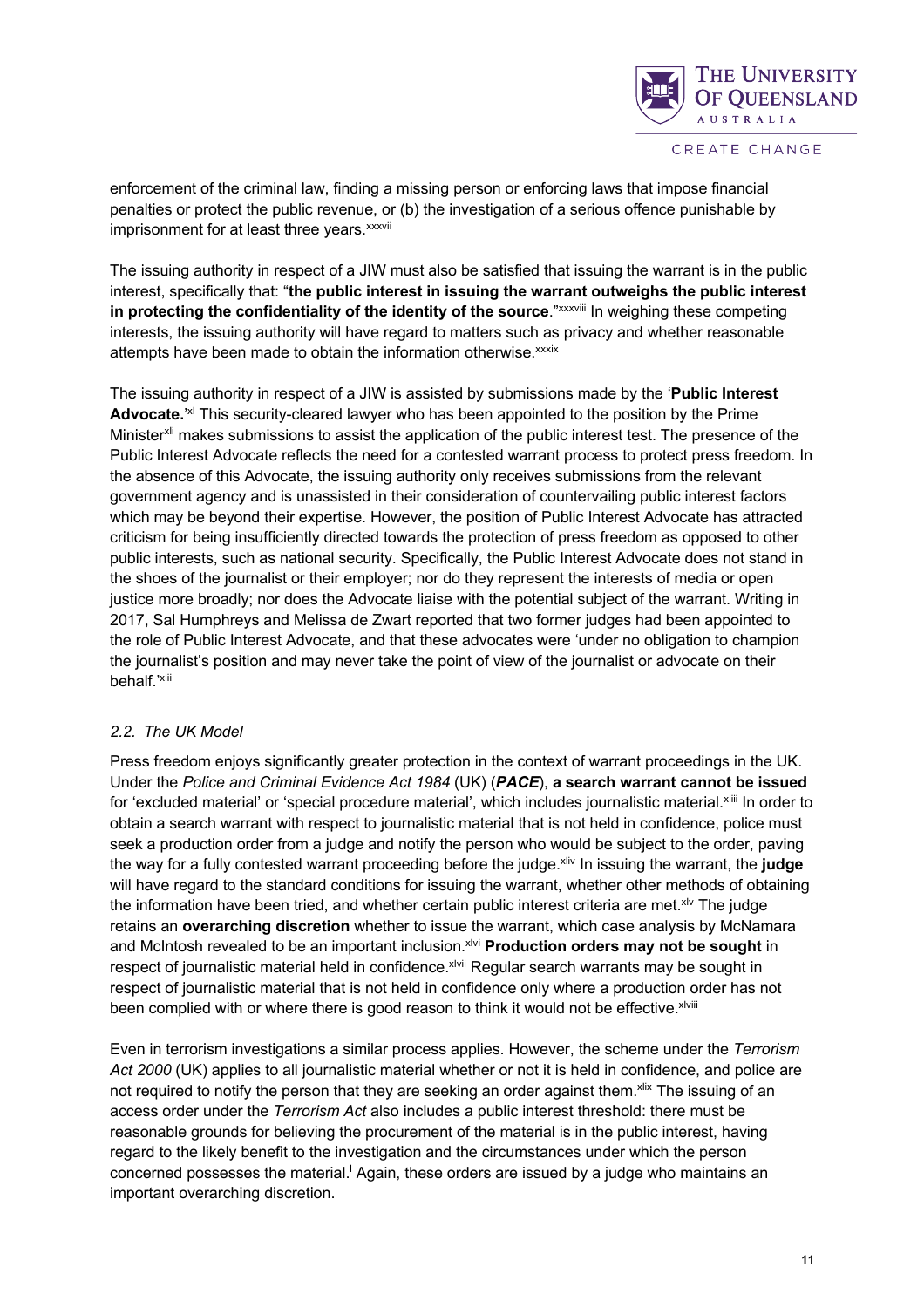

The more recent *Investigatory Powers Act 2016* (UK) provides for a wide suite of investigatory powers including the interception of communications. Even within that framework there are substantive and procedural protections where journalistic materials are concerned. These kinds of protections have heightened importance in Australia where, unlike the UK, intercepted communications may be adduced as evidence in a criminal prosecution.<sup>ii</sup>

As McNamara and McIntosh argued, "Remarkably, there are arguably greater media protections in UK terrorism investigations than there are in investigations into ordinary offences in Australia".<sup>iii</sup> Aspects of the UK system remain controversial. For example, during the passage of the Investigatory Powers Bill there was (and remains) considerable debate in the UK about the adequacy of these protections. However, the three schemes outlined above provide an important point of reference against which the Australian Parliament might consider the laws in this country.

We are not aware of any evidence to suggest that the protections for press freedom enshrined in the above UK laws have in any way compromised national security, or the ability of the security services to perform their duties.

#### *2.3. An Enhanced Media Warrant Process*

In recognition of the threat that police and intelligence powers pose to the preservation of source confidentiality and press freedom more broadly – both in their direct operation and by facilitating a broader chilling effect on journalists and sources – we recommend that an enhanced, contested issuing process applies to all law enforcement and intelligence warrants that:

- Aim to identify a journalist's confidential source, or
- Relate to the investigation of conduct undertaken in the course of the practice of journalism, or
- Pertain to journalistic material.

The introduction of Media Warrants may also be appropriate in some contexts in which law enforcement and intelligence agencies exercise powers in the absence of a warrant. For instance, the JIW serves an important role within the context of a broader scheme that provides for warrantless access to retained metadata. III We submit that an added layer of protection should also exist to preserve press freedom and source confidentiality in respect of, at least: optical surveillance and the use of tracking devices by ASIO<sup>liv</sup> and warrantless powers to obtain documents related to serious offences and serious terrorism offences by the AFP.<sup>Iv</sup> This does not preclude legislative allowance for emergency situations, as is common across warrant procedures.

In the Media Warrant context, **'source', 'journalism' and 'journalist' should be broadly defined**. As the United Nations Human Rights Committee has recognised: "Journalism is a function shared by a wide range of actors, including professional full-time reporters and analysts, as well as bloggers and others who engage in forms of self- publication in print, on the internet or elsewhere".<sup>Ivi</sup> The narrow application of Media Warrant processes to 'professional' journalists and their sources would fail to reflect the reality of contemporary journalism and undercut the process's potential to adequately protect press freedom in modern Australia.<sup>Ivii</sup> The nature and form of the journalism undertaken by the potential subject of a Media Warrant could be taken into account by the issuing authority.

The independence and integrity of the warrant process and, it follows, of the agency seeking the warrant, is dependent on the independence and integrity of the issuing authority. A warrant with respect to journalists, their sources, or journalistic material should be subject to robust independent oversight and in-built safeguards at the issuing stage and subsequently. All such warrants should be issued by a **serving superior court judge** when sought by a law enforcement agency. It would be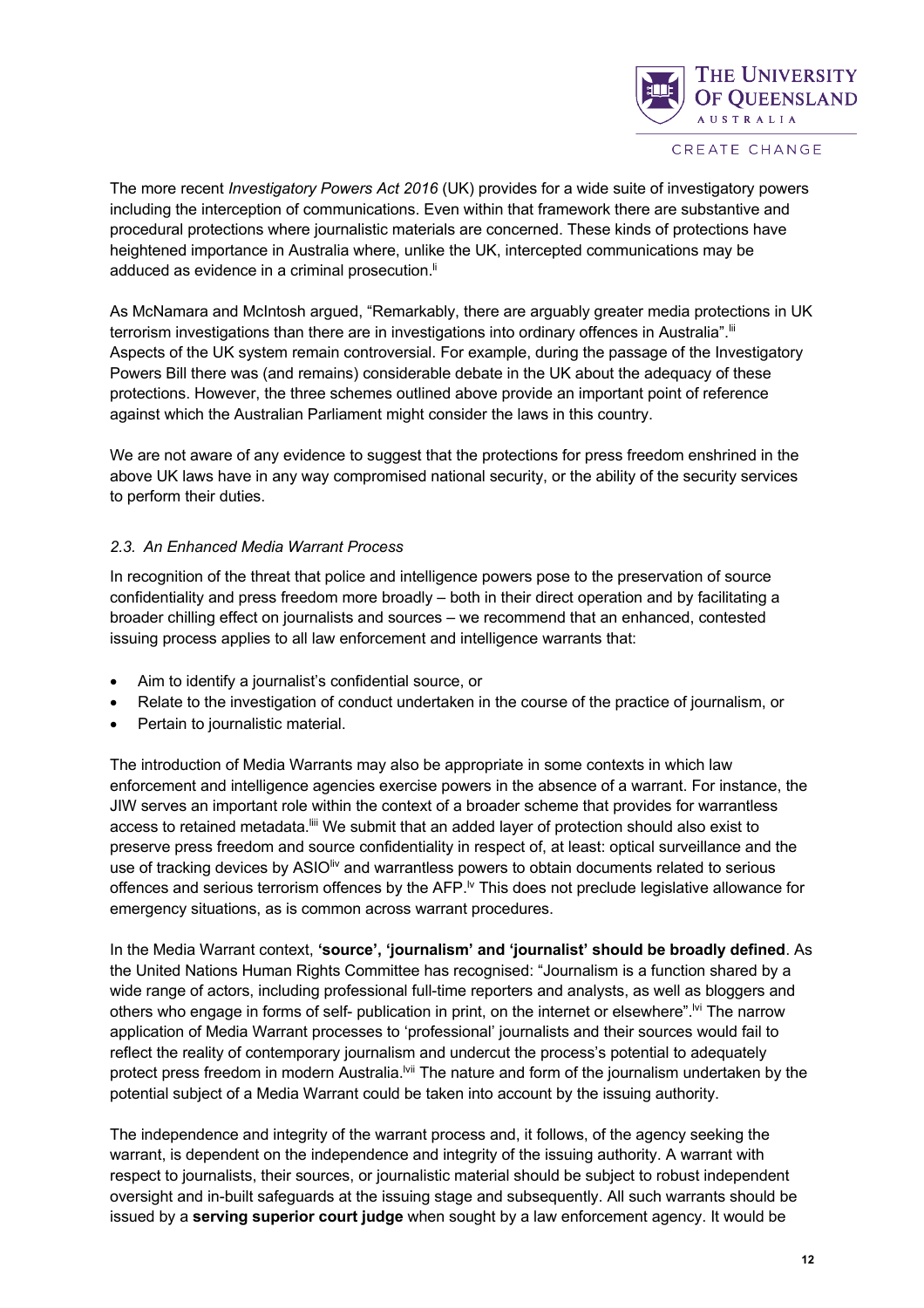

consistent with existing warrant procedures if Media Warrants with respect to ASIO were issued by the Attorney-General on the request of the Director-General of ASIO, though we acknowledge that issuing by a sitting or retired superior court judge would maintain a higher and more desirable level of independence and integrity. Annual Reports of the relevant agencies should detail the numbers of Media Warrants sought and obtained to enable ongoing public oversight, including by Parliament.

In addition to existing legislative considerations and thresholds, a Media Warrant should be issued on the basis of a **public interest test**. Specifically, the issuing authority must consider the impact of the Media Warrant on press freedom and source confidentiality, and should only issue the Warrant if its investigative value substantially outweighs those impacts. In this context the issuing authority may also have regard to other matters, including the impact of the warrant on privacy and the availability of less intrusive alternative methods of investigation, and must retain an overarching discretion whether or not to issue the warrant. We note that the express consideration of press freedom and the examination of the necessity and proportionality of the measure would bring Australia more closely into line with nations (such as the UK, Canada and New Zealand) operating under a Charter of Rights framework.

Media Warrant proceedings should be **contested**. Wherever possible and appropriate (including in the context of search warrants as in the UK) the person or organisation against whom the warrant is sought should be notified and given an opportunity to contest the application before a judge. Where this is not appropriate, as is usually the case for intelligence agencies, the issuing authority should be assisted by a **Media Freedom Advocate** whose role is to represent the interests of the media and press freedom. The independence of the Media Freedom Advocate is of fundamental importance, as is their suitability and qualification for the position. Media Freedom Advocates should be appointed in consultation not only with peak legal bodies but also with key representatives from the media industry.

Finally, consideration should be given to adopting the position reflected under *PACE* (UK), whereby journalistic materials held in confidence may not be subject to certain warrants, including search warrants and data access powers. We support a broad recognition of **journalistic materials as attracting a form of privilege**.

#### **Recommendation 4: Require that media warrants be issued by a judge in contested proceedings** All warrants that:

- Aim to identify a journalist's confidential source, or
- Relate to the investigation of conduct undertaken in the course of the practice of journalism, or
- Pertain to journalistic material.

Should:

- Be issued by a superior court judge.
- Be subject to a public interest test that includes express consideration of the public interest in press freedom.
- Be contested. Where it is clearly inappropriate to inform the potential subject of the warrant of the application, they may be contested by an independent Media Freedom Advocate.
- Define 'source', 'journalism' and 'journalist' broadly.

#### **Recommendation 5: Consider extending a form of privilege to journalistic materials**

Consideration should to be given to adopting the position reflected under *PACE* (UK), whereby journalistic materials held in confidence may not be subject to certain warrants, including search warrants and data access powers and, particularly, to adopting the approach of a number of comparable jurisdictions whereby journalistic materials attract a form of privilege.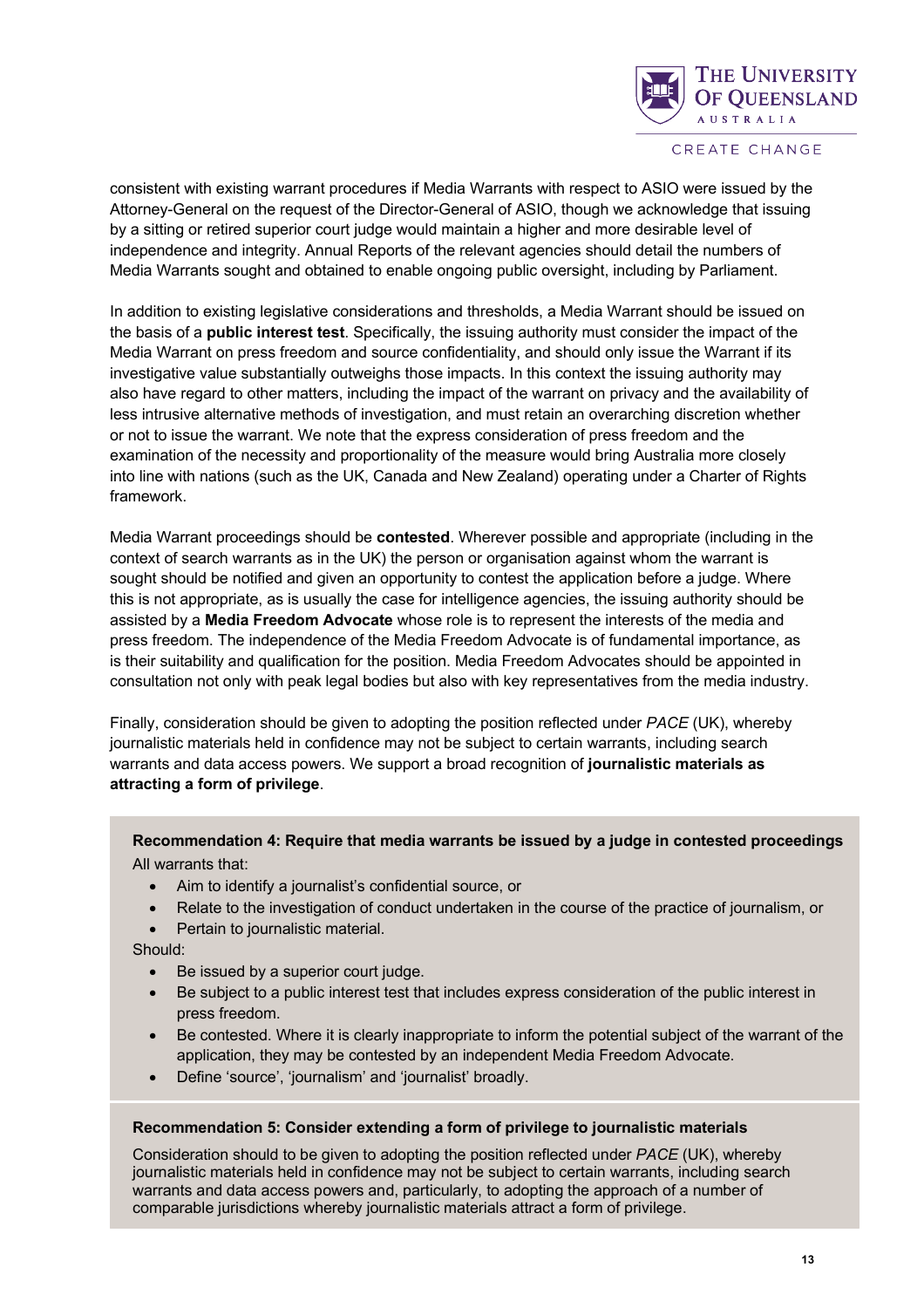

### b. The whistleblower protection regime and protections for public sector employees

#### **1. The public-sector whistleblower protection regime**

Public-sector whistleblowing is governed by the *Public Interest Disclosure Act 2013* (Cth) (*PIDA*). Disclosures by public officials may be made internally, externally, in an emergency, or to a legal practitioner.<sup>Iviii</sup> 'Disclosable conduct' includes conduct engaged in by an agency, public official, or contracted services provider for a Commonwealth contract, <sup>IIX</sup> that either:

- Contravenes Australian or applicable foreign law;
- Perverts or attempts to pervert the course of justice;
- Is engaged in for corrupt purposes;
- Constitutes maladministration or an abuse of public trust;
- Involves falsification, deception, plagiarism or misconduct in relation to scientific research, analysis, evaluation or advice;
- Results in the wastage of public money or property;
- Unreasonably results in or increases a risk of danger to the health and safety of persons; or
- Results in or increases danger to the environment. $\vert x \vert$

#### **2. Intelligence agencies and whistleblower protections**

The principles of accountability which inform the *PIDA* whistleblower protection regime are equally relevant to intelligence organisations. However, information that relates to an intelligence agency, or the conduct of an intelligence agency officer, is excluded from disclosable conduct under *PIDA.lxi* We acknowledge that particular difficulties may arise in connection with sensitive information relevant to, or originating from, intelligence officers and operations. However, a blanket ban on whistleblower protections in this arena is inappropriate. In determining whether a disclosure is contrary to the public interest, any potential damage to Commonwealth security, defence, international relations or relations with a State or Territory are relevant considerations.<sup>|xii</sup> These considerations should provide a starting point for the development of an intelligence organisation whistleblowing regime that allows for the disclosure of information, showing misconduct or illegal activity, that does not pose any immediate risk to national security.

#### **Recommendation 6: Extend whistleblower protection to intelligence officers and operations**

Consider extending whistleblower protection to public sector intelligence agency whistleblowers and whistleblowers who disclosure intelligence agency related misconduct and illegal activity.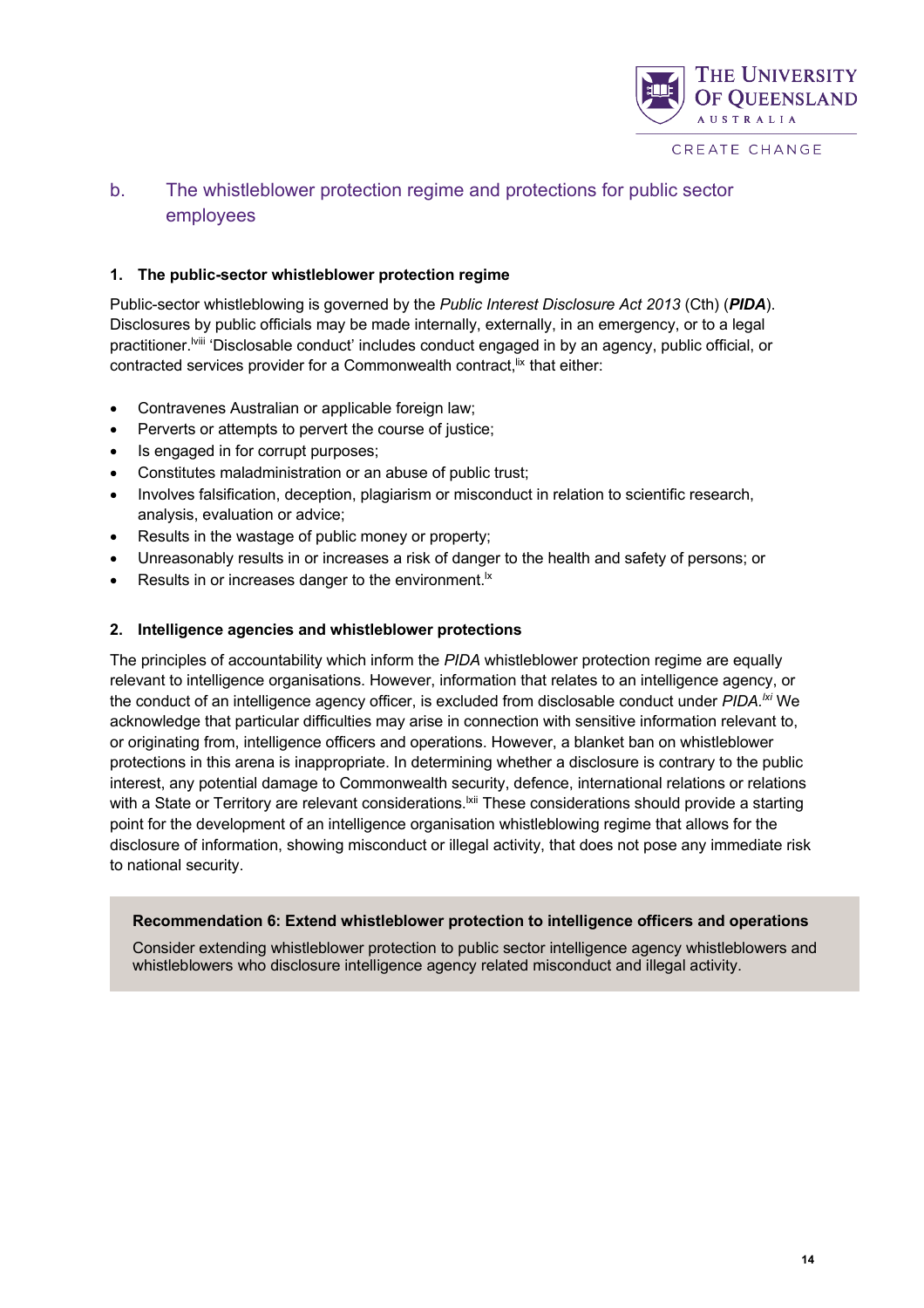

### d. Appropriate culture, practice and leadership for Government and senior public employees

Our research shows the relationship between journalists and government has deteriorated in recent years. The trust that underpinned the relationship has been replaced by a culture of secrecy. This has made it difficult for journalists to access sources at all levels of the government and the bureaucracy, making reporting in the public interest increasingly challenging.

L: The fact that now you can never, ever speak to a media officer at a department or get an answer verbally, everything has to be in writing, so you have to put questions in writing, and then they answer whatever they want in writing that doesn't actually answer the questions and you're not having a conversation so you can't pull them up on it. The fact that it's very hard to get background briefings, so if you want to understand the policy or you want to understand something, they don't do that anymore.

C: It just feeds into this overarching narrative around government secrecy. Everywhere you look in terms of transparency and government, things are either not improving, or getting worse. In terms of whistleblowers, they are clearly getting worse, because of all the national security legislation, because of the raids, the AFP raids, because of the government's punitive approach to whistleblowers, things are getting worse. In terms of FOI, things are getting worse because FOI teams are being under-resourced, there's been some incredibly dodgy decisions, the information regulator is being under-resourced. In terms of other areas of transparency in government around lobbying, around donations, things have just stayed the same for 10-15 years with no inclination to make it more transparent at all.

At the same time, Freedom of Information (**FOI**) – a formal mechanism intended to maintain openness and transparency – appears to be dysfunctional. Journalists described over-worked staff, and increasingly narrow interpretations of what can be released, at odds with the underlying principles of FOI. For news media, where timeliness is crucial, the months it now regularly takes to process even routine requests under FOI and Right to Information (**RTI**) legislation can have the same effect as denying the information in the first place.

S: [FOI has] a real, direct effect on what gets into the public domain, and for anybody doing any kind of investigative work, it's bread and butter… What I've found is that government agencies have become increasingly adept at finding ways to avoid giving up information through FOI and RTI. I've seen this at a federal level, I've seen it at local government level dealing with councils, I've seen it less so at state level. But, at the federal level, I've been given the most incredible run-around by Treasury for example. I was once asked to participate in a 7-way teleconference with Treasury bureaucrats to discuss an FOI application that I had put in and I had absolutely no idea who I was talking to, it was like something out of Kafka. At the other end of the scale, the local council I am currently dealing with are clearly expecting me to send everything that they provide me with to the Information Commissioner for an external review because they have redacted pretty much 90% of what they have provided me with.

S: Even a good [application], even an efficient one, takes months. I've had them drag out for well over 12 months, by which time the news value is severely diminished, if it's there at all... it's a mechanism that is supposed to increase governance and transparency, but government agencies have become increasingly adept at gaming the system.

C: I think rejection rates last year, of the last financial year, were at record highs, the delays in 2016-2017 were way, way above any other year in the past, and on a practical level, trying to get a record that you know exists, the department knows exists, should be accessible under FOI, it's just impossible. It's so difficult. If they don't want it released, it will be delayed and delayed and delayed. It will be heavily redacted and then you have to go through the process of appealing that decision or having a review of that decision, and then taking it to the Information Commissioner, who itself is extremely under-resourced.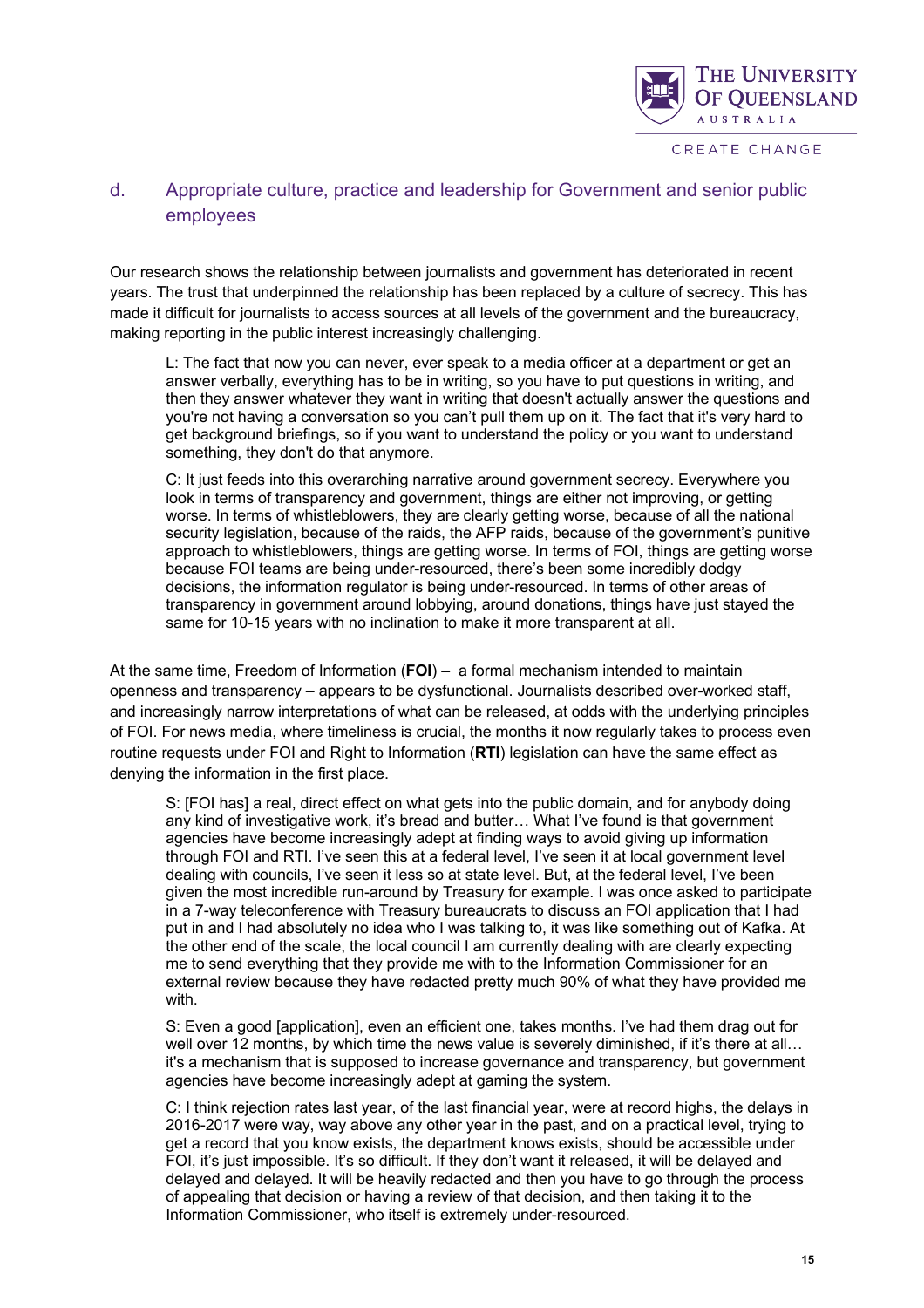

While there is an understandable scepticism from law enforcement and security agencies about the motives of journalists, particularly with regard to handling classified documents, news organisations pointed out that in the past the relationship has been far more co-operative. Journalists may be inclined to publish, but few if any wish to reveal information that is genuinely damaging to national security or likely to put lives at risk. Journalists also recognise that their capacity to work with whistleblowers and receive sensitive information depends on their reputations as responsible custodians of that information.

One senior journalist spoke of an incident in which they received a classified PowerPoint presentation that revealed Australian agents had been spying on the Indonesian president and his wife.

L: I didn't understand half of the slides, I didn't know what they were talking about. And so, it was kind of a risk that we might be inadvertently revealing something that really was against the national interest, so we went to the security agencies and said, 'This is what we've got, we intend to publish, but if there is something that we might not understand about this document, please tell us now, we don't want to publish something irresponsibly', and their initial response was, you know, 'Don't publish this', 'Why?', 'Because it's embarrassing', 'Sorry, that's not a good enough reason.' That has always been normal practice to have that sort of backroom conversation, and it's not collusion, it's doing the right thing, you know, so you're not inadvertently putting something you don't know.

L: "I guess there was always an element of risk… we could have been prosecuted under the old Crimes Act… but governments traditionally accepted that the media had a right to publish stories and that it was in everybody's interests for them to recognise that and for there to be a trusted negotiation over the bits that might really put someone in danger or might really endanger the national interest. I think that trust relationship, because of all the new legislation, the new penalties, and because of the attitude, that's in question, and I think that actually is potentially detrimental both ways."

Journalists acknowledged that the long-standing *Crimes Act* also technically criminalised much of their previous dealings with government sources, but they argued that the more recent tranches of national security legislation have contributed to an overall atmosphere of hostility and distrust which undermines the ability of both the media and government to function effectively.

J: I think it's much broader than national security legislation itself. One of the things, going back to the AFP stuff, if you look at the underlying charges against both (ABC Journalists) Dan and McBride, they're not national security. They're not new laws. They're actually old laws: an old defence act, receipt of stolen goods. There was at one point an old Crimes Act charge that they decided to do away with because it would never stick. I don't even know whether these would ever stick. What's interesting is, new legislation is troubling and the metadata stuff is troubling, but if there is a will to pursue something like this, they seem to find a way.

By definition, the relationship between media and government is often likely to be fraught, particularly when the media is reporting on things the government would rather not be aired in public. However, it is important for the government to recognise that when the media's watchdog role is unnecessarily limited, its own functioning becomes less robust and efficient.

#### **Recommendation 7: Review public sector culture and practices with respect to media inquiries**

The government introduce a review of public service and departmental culture, with a view to restoring principles of openness and accessibility, particularly in relation to media inquiries.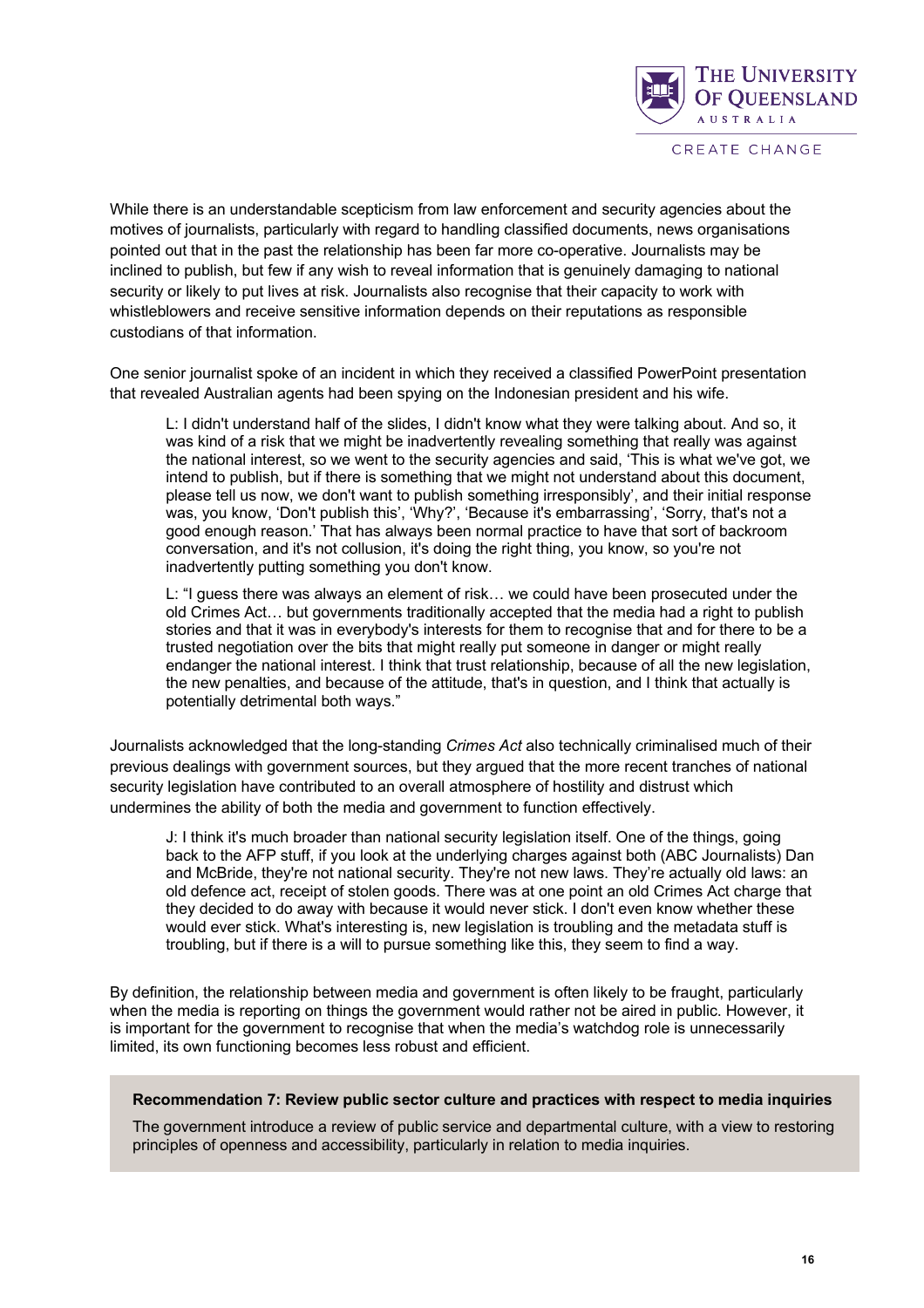

e. Mechanisms to ensure that the Australian Federal Police have sufficient independence to effectively and impartially carry out their investigatory and law enforcement responsibilities in relation to politically sensitive matters

The clearest way to ensure the actual and perceived independence of the AFP is to rest the exercise of its powers (particularly intrusive powers) on the existence of a valid warrant issued by an independent, impartial and appropriately qualified decision-maker, preferably in contested proceedings. See our submission to Term of Reference (a) above, specifically part 2 in respect of media warrants.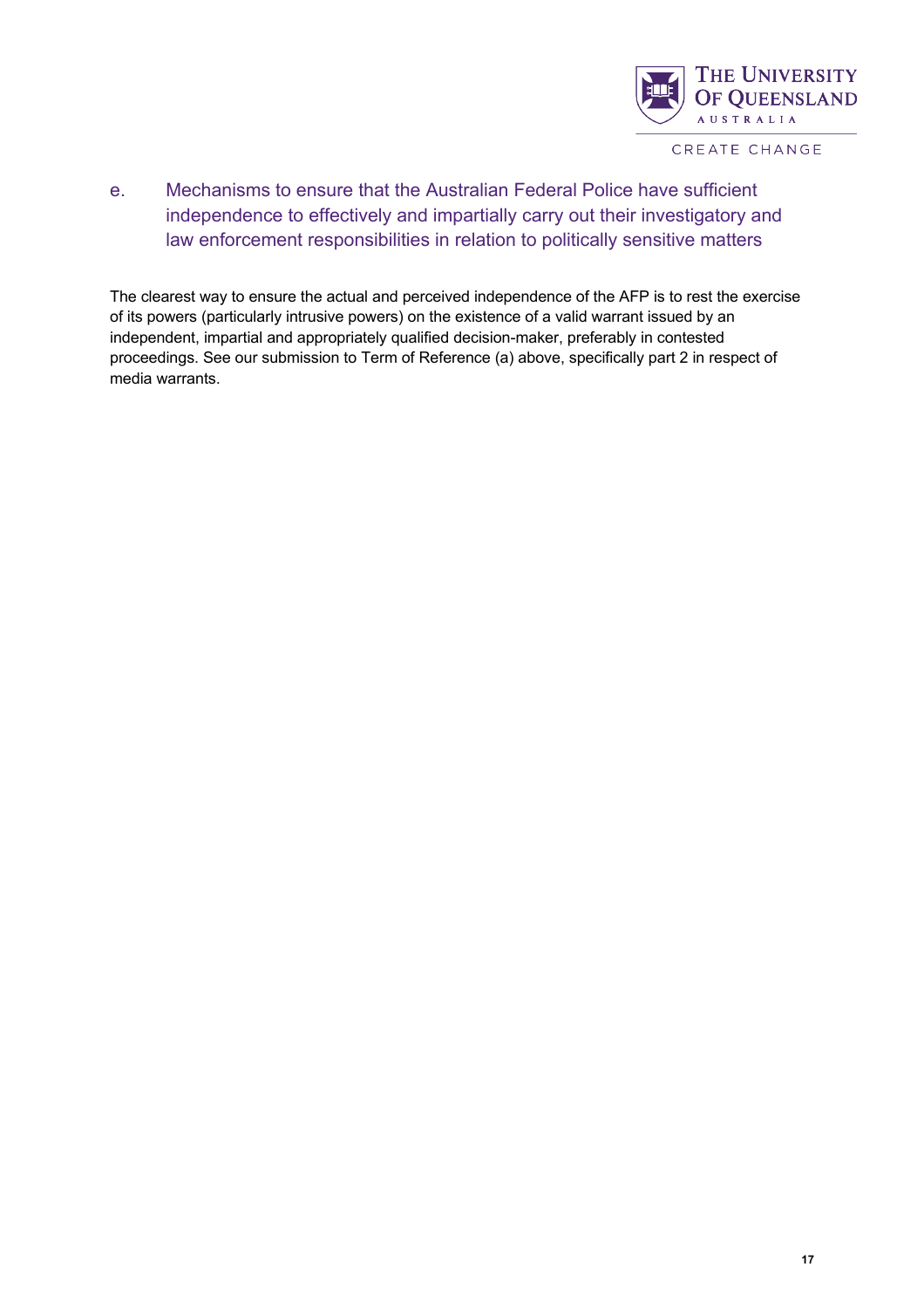

#### f. Related Matters

#### **1. The definition of national security**

The scope of Australia's national security laws rests upon the legal definition of 'national security'. At its core, national security involves the protection of the state and its people, at least from foreign forces.lxiii Today, however, this term is subject to various legal definitions, leading to **confusion**, complexity and in many instances overbreadth.<sup>kiv</sup> A complex definition of national security has the potential to create uncertainty as to the scope and potential impact of national security laws, facilitating a chilling effect on public interest journalism. An overly broad definition has a far-reaching impact on the scope of offences and, relevantly, the potential criminalisation of legitimate journalism.

We recommend that the definition of 'national security' across Commonwealth legislation be clarified and narrowed. It is possible to gain some guidance from international developments in this respect.

#### 1.1. *Australian law*

Several statutes – including the *Intelligence Services Act 2001* (Cth)<sup>lxv</sup> – refer to 'Australia's national security' but stop short of providing any definition. In other statutes a host of definitions must be read in conjunction in order ascertain the scope of the provisions.

For example, the definition of 'activities prejudicial to security' is central to the grounds of issue for a number of interception warrants, including surveillance device warrants issued under the *Australian Security Intelligence Organisation Act 1979* (Cth) (*ASIO Act)* and warrants allowing the interception of telecommunications, and access to stored telecommunications, under the *Telecommunications (Interception and Access) Act 1979 (Cth) (TIA Act).<sup>Ixvi</sup> 'Activities prejudicial to security' is defined in the ASIO Act* to include any activities concerning which Australia has responsibilities to a foreign country, as referred to in the definition of 'security'.<sup>Lxvii</sup> 'Security' is defined as:

- The protection of, and of the people of, the Commonwealth and the several States and Territories from espionage, sabotage, politically motivated violence, promotion of communal violence, attacks on Australia's defence system or acts of foreign interference – whether directed from, or committed within, Australia or not;
- The protection of Australia's territorial and border integrity from serious threats; and
- The carrying out of Australia's responsibilities to any foreign country in relation to the above matters.<sup>Ixviii</sup>

The references to certain acts, including 'sabotage' and 'espionage', widen the scope of this definition. For example, the offence of espionage can be found in Part 5.2 of the *Criminal Code*. It entails a person dealing with information, subject to security classification or concerning Australia's national security, intending to or recklessly prejudicing Australia's national security, or advantaging the national security of a foreign country, with the result that the information or article being is communicated or made available to a foreign principal.<sup>|xix</sup> 'National security', in Part 5.2 of the *Criminal Code*, is defined to include:

- The defence of the country;
- The protection of the country or any part of it, or the people of the country or any part of it, from:
	- Espionage, sabotage, terrorism, political violence and foreign interference; and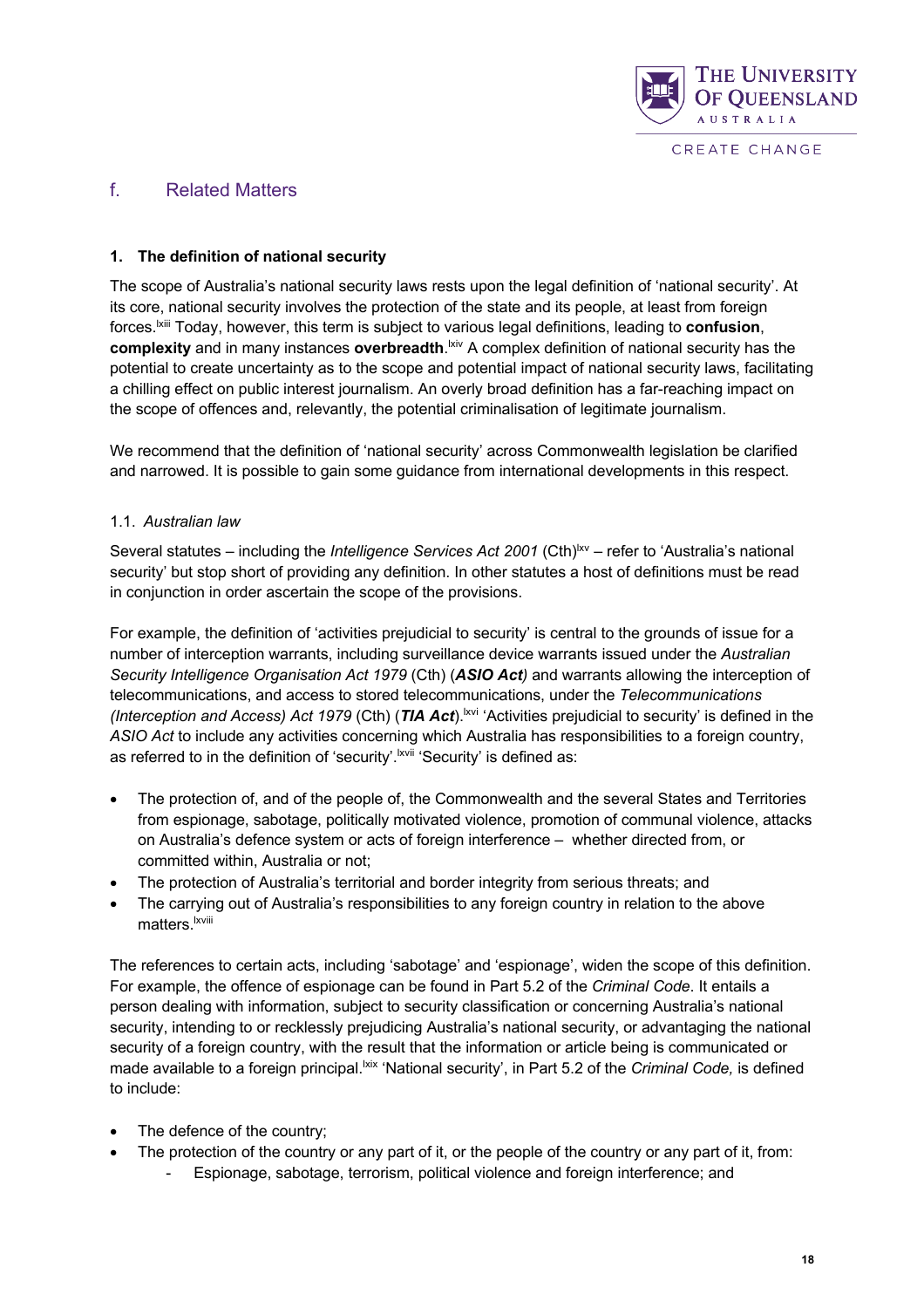

- Activities intended and likely to obstruct, hinder or interfere with the performance by the country's defence force of its functions or with the carrying out of other activities by or for the country for the purposes of its defence or safety.
- The protection of the integrity of the country's territory and borders from serious threats.
- The carrying out of the country's responsibilities to any other country in relation to:
	- Espionage, sabotage, terrorism, political violence and foreign interference;
	- Activities intended and likely to obstruct, hinder or interfere with the performance by the country's defence force of its functions or with the carrying out of other activities by or for the country for the purposes of its defence or safety; and
	- The protection of the integrity of the country's territory and borders from serious threats.
- The country's **political**, **military** or **economic relations** with another country or other countries.lxx

To summarise this example: in order to understand the basis for issuing an interception warrant one must look to the warrant grounds in the *TIA Act*, then to the definition of 'activities prejudicial to security' in the *ASIO Act*, which refers to the definition of 'security' in the *ASIO Act*, which in turn refers to espionage which is defined (at length) in the *Criminal Code*. The meaning of espionage hinges on the term 'national security' which is defined in the *Criminal Code*. That definition includes complex and further-defined phrases such as espionage, terrorism and foreign interference, as well as broad notions such as politically motivated violence and all political, military and economic relations between countries.

A further example of overlapping definitions can be found in the *National Security Information (Criminal and Civil Proceedings) Act 2004* (Cth) ('*NSI Act')*, designed to prevent the disclosure of information likely to prejudice national security in federal criminal and civil proceedings. **xxi** 'National security' is defined broadly in the *NSI Act* to include Australia's defence, security, international relations or law enforcement interests.<sup>Ixxii</sup> In *Thomas v Mowbray* – a case concerning the constitutional validity of anti-terrorism control order legislation – the High Court queried whether in this provision 'the Parliament has sought to over-reach the bounds of the understanding of "national security"'.<sup>[xxiii</sup>] 'International relations', referred to in the *NSI Act* definition of 'national security', is said to include political, military and economic relations with foreign governments and international organisations.<sup>1xxiv</sup> 'Security' is defined by reference to the *ASIO Act* definition, as outlined above.<sup>1xxv</sup>

#### 1.2. *International law*

The international community has sought to give meaning to national security in the context of setting boundaries on the extent to which nation-states may have recourse to national security as a ground for derogating from fundamental human rights.<sup>Ixxvi</sup>

Both the *Siracusa Principles on the Limitation and Derogation Provisions in the International Covenant on Civil and Political Rights*lxxvii and the *Johannesberg Principles on National Security, Freedom of Expression and Access to Information<sup>|xxviii</sup>* focus their definitions of national security on the core aim of protecting the existence of the state. The former, for example, provides that

National security may be invoked to justify measures limiting certain rights only when they are taken to **protect the existence of the nation or its territorial integrity or political**  independence against force or threat of force. **Ixxix**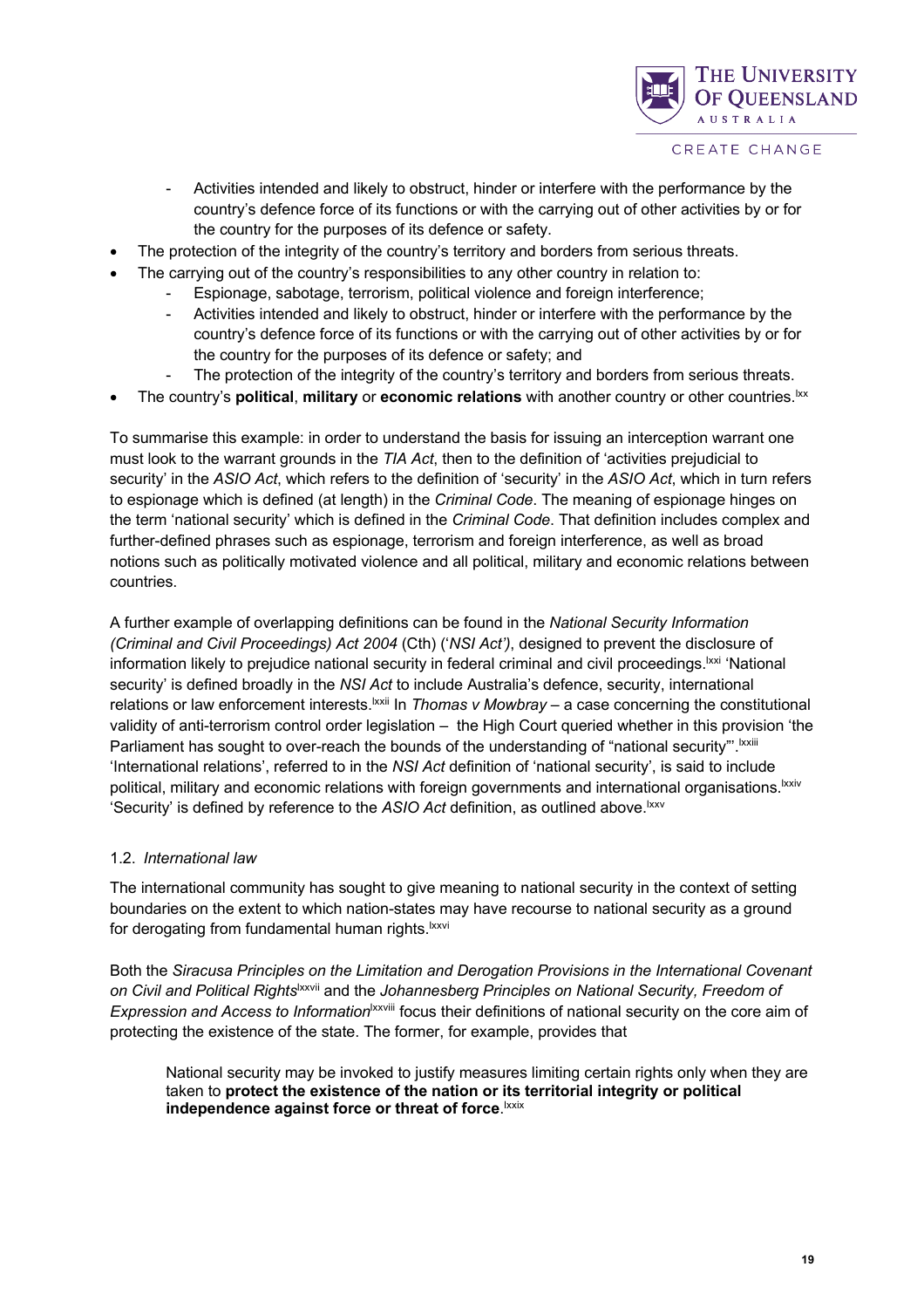

This is contrasted with 'merely local or relatively isolated threats to law and order'. Exxx The *Johannesberg Principles* define national security as:

to protect a **country's existence or its territorial integrity** against the use or threat of force, or its capacity to respond to the use or threat of force, whether from an external source, such as a military threat, or an international source, such as incitement to violent overthrow of the government.<sup>lxxxi</sup>

#### **Recommendation 8: Amend and clarify legal definitions of national security**

- A single definition of 'national security', 'security' and 'national interests' apply across Commonwealth legislation.
- Consideration be given to simplifying these definitions and removing circularity.
- Consideration should be given to ensuring that the legal definition of national security is not so broad as to encompass 'isolated or merely local threats to law and order'.
- The definition of 'national security' be amended to remove broad references to Australia's political or economic relations.
- Further and alternatively, the definition be constrained to focus on the prevention of harm or prejudice to Australia's national security.

#### **2. Data surveillance and source confidentiality**

Source confidentiality is one of journalists' most central ethical considerations and is essential to a functioning democracy and a free and independent media. The fundamental importance of journalistic confidentiality was recognised by the United Nations Human Rights Committee in 2011 when it said that nations 'should recognise and respect that element of the right to freedom of expression that embraces the limited journalistic privilege not to disclose information sources.<sup>'Ixxxii</sup>

The *Telecommunications (Interception and Access) Amendment (Data Retention) Act 2015 (Cth)* and *Telecommunications and Other Legislation Amendment (Assistance and Access) Act 2018* (Cth) (*TOLAA*) create and facilitate frameworks of covert surveillance which make it extremely difficult for journalists to fulfill their ethical obligation to ensure source confidentiality. Warrantless access to metadata means that journalists should assume that a wide range of state and federal government agencies have access to their metadata. Anyone engaged in journalism or public interest writing who is not a 'professional journalist' must be aware that government agencies may access their metadata without a warrant even for the direct purpose of identifying a confidential source. The only obstacle to full metadata access by government is the JIW, discussed above in respect of Term of Reference (a).

The *TOLAA* compounds source vulnerability by presenting a way for government to circumvent encryption and other protection technologies and by extending and easing government surveillance of the content of communications. The *TOLAA* creates a complex framework by which agencies have been given tools to enable them to request and even compel Providers – defined with extravagant breadth – to embed weaknesses and decryption technologies into target devices, among a vast range of other 'acts and things.'

The breadth of powers created under the *TOLAA* is coupled with slim independent oversight or accountability mechanisms. *TOLAA* Requests and Notices are limited to certain law enforcement and national security purposes, so that agencies may only seek (or compel) Provider assistance in furtherance of legitimate agency objectives. Importantly, a traditional warrant or authorisation is required in order to support access to information or documents. Thus, the improvement of warrant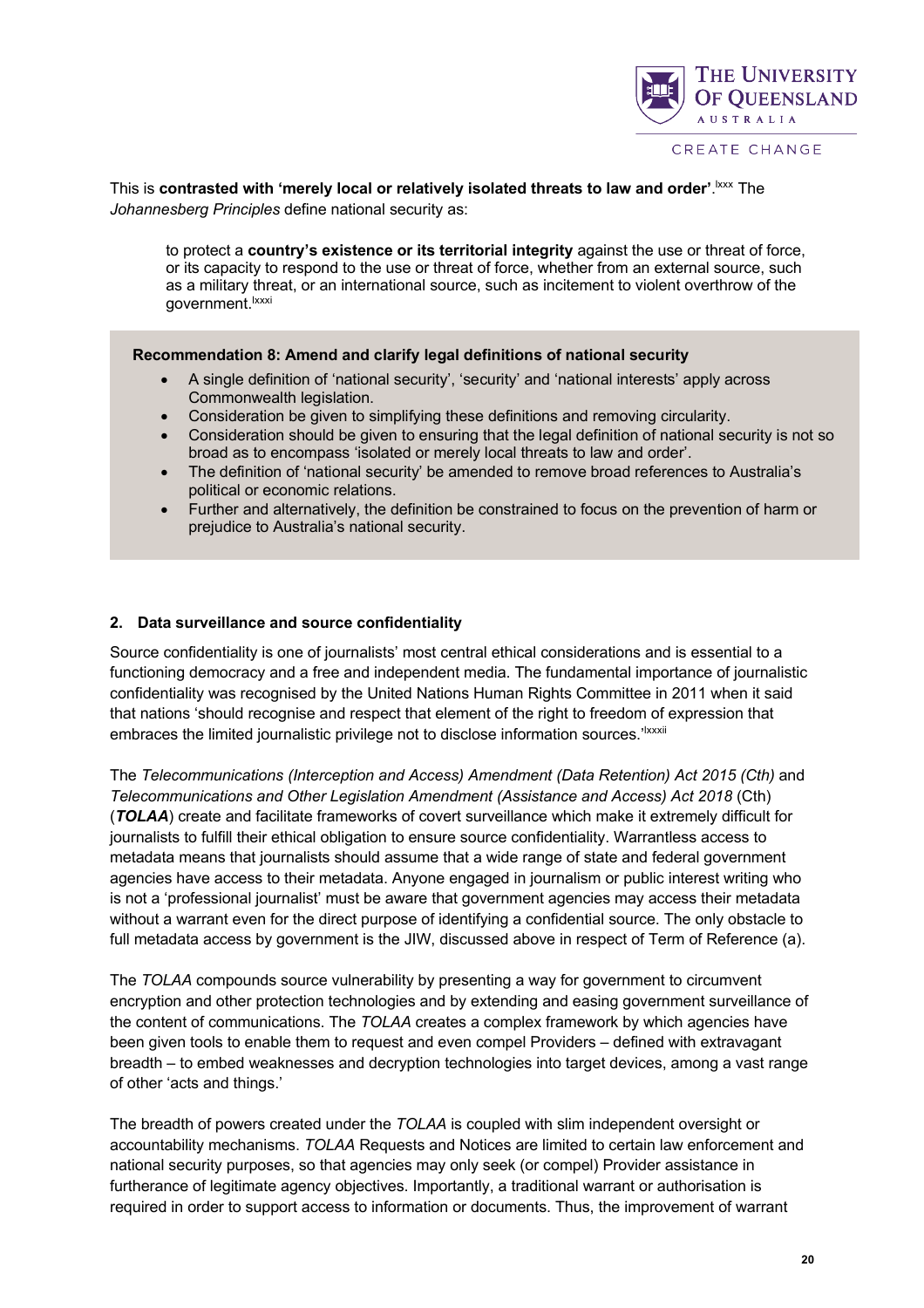

processes (discussed above under Term of Reference (a) part 2) would positively impact the scope of data surveillance powers under the *TOLAA*.

Under present laws there is every chance that journalists investigating national security matters, serious crimes, or who interact with government sources who have access to classified information (and who therefore may be subject to an investigation under federal espionage or foreign interference laws) may be subject to surveillance, and may be targeted under the *TOLAA*. Indeed, journalists engaged in this kind of reporting may be subject to: general metadata access, targeted metadata access to identify their sources under a JIW, orders under the *TOLAA* to cause weaknesses to be built into their attempts to encrypt or protect their data, and warrant-based access to their (now decrypted) communications. All of this could take place without the journalist or their employer ever knowing, or the interests of the journalist or the media industry being represented to decision-makers at any stage. In this context of widespread covert data surveillance, slim protections for journalistic confidentiality, far-reaching government powers and an absence of public information or effective oversight, journalists are not in a position to protect source confidentiality.

One journalist said killing off significant parts of stories out of fear of source identification is now commonplace. Highlighting the particular impact of uncertainty around metadata retention laws.

C: Metadata laws break up all of the avenues you have to communicate with sources and puts them in jeopardy. Sources don't have a detailed complex knowledge about how metadata laws work and how journalist information warrants might work and some of the protections or lack of protections or whatever. They're not fully across it but they have this general sense that their communications with journalists are subject to warrantless monitoring. It just puts everything into this state of uncertainty and jeopardy in which you have to be so careful around every little communication you have with a source. They know that. It puts them off. As soon as there's some sort of hiccup in terms of your communication going through an unencrypted channel, they freak out, get cold feet, get nervous, and routinely pull out of stories.

Recognising journalists' ethical obligation to protect sources, the same journalist said the onus is on journalists to ensure source confidentiality but that fulfilling this obligation is made more difficult by data-retention laws. This brings a layer of complexity to doing the kinds of journalism that until recently have been considered pedestrian, and calls for a high level of technological competency on the part of both journalists and their sources.

C: There is definitely a trend that people who come forward seem to be only doing so if they are aware of the ways to safely communicate. The onus is on the journalist to understand their source's level of savviness with encrypted communications. If you don't understand the laws and the tech, you're putting your source in danger because sources often have no understanding of the laws. You need to understand the laws to be able to protect your sources. That is one thing that has happened as a result of all the legislation that's coming through. I have to ask everyone who comes forward, 'Can you download this? Can you download Signal? Can you put everything in an encrypted email? Can you use secure drop to transfer files instead of just sending them to me?' You have to actively go through those procedures.

Telling someone something like that heightens the danger or risk associated with what they are doing, which, of course, you have a duty to tell them as a journalist. It makes it much more real for sources, and it can be very discouraging.

Our research has revealed the extensive use of encryption technologies in protecting sources. It follows that the introduction of the complex industry assistance scheme and decryption laws in 2018 added further layers of uncertainty, complexity and risk to the journalist-source relationship.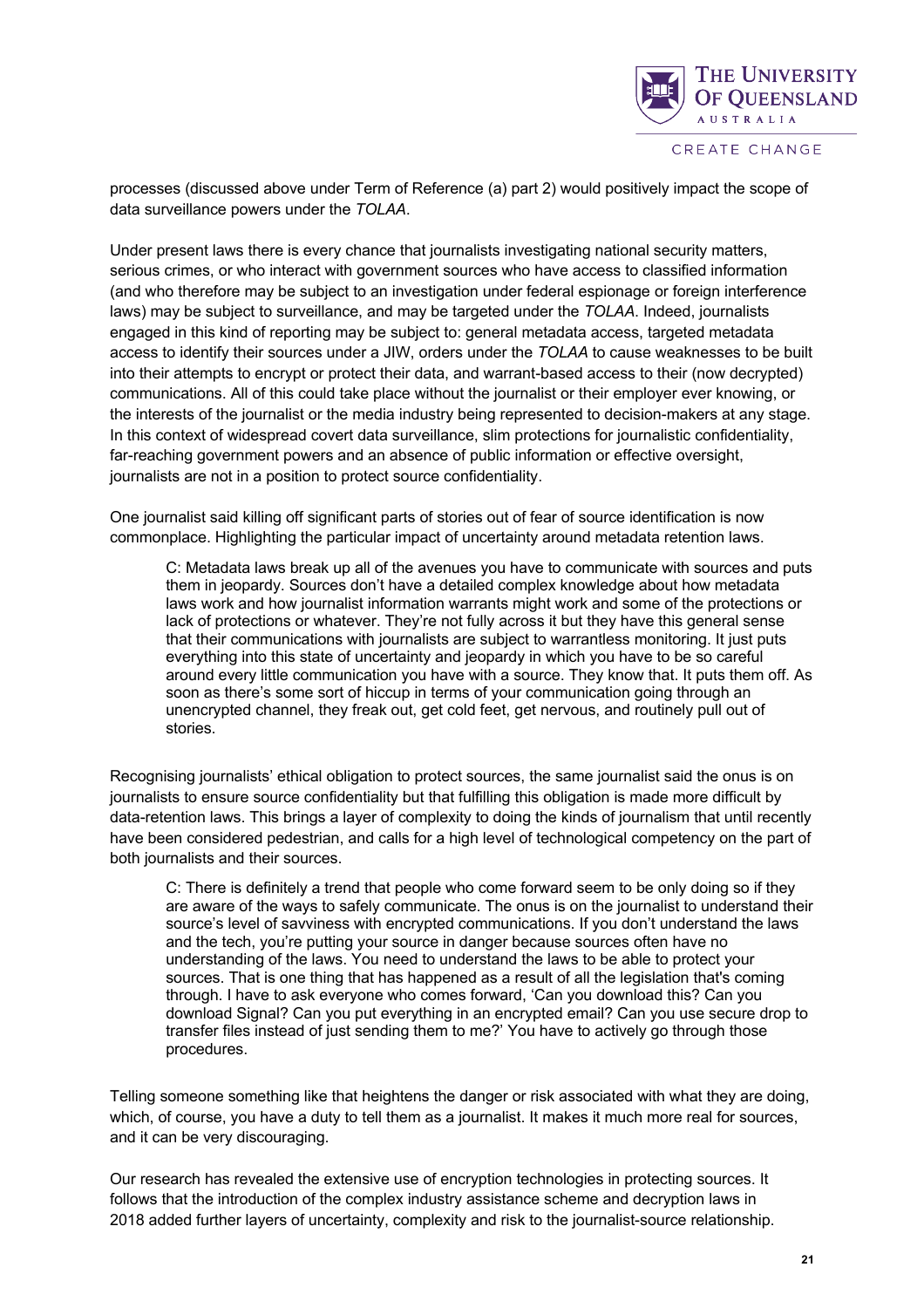

J: Part of our obligation is to educate our sources on how to communicate with us. A lot of people don't understand this stuff. People will say, 'I'll email you a document', and you have to say, 'Don't do that. Stop. What's the document? How many people have this document? Is it just you? Is it five people? Where is it sitting right now? Is it on a computer?', 'Oh, I can print it off and send it to you', 'You know that will be recorded. Let's talk about another way of doing that. Why don't you turn off your cloud service on your phone and take pictures of it, and then let's think about how you then get it to us'. And, so, that's part of the training as well because it's our responsibility to protect them. Our responsibility is also to educate them.

By undermining journalists' capacity to ensure source confidentiality the current security landscape is recalibrating and hampering interactions between journalists and their sources. In particular, the vast, complex, covert and intimidating data access and surveillance powers available to law enforcement and intelligence agencies deter sources from coming forward and place considerable pressure on journalists attempting to protect their sources. For those sources who do approach a journalist, their communications are fraught with risk to the point that the journalist may be the one to kill the story or refuse a source whose identity may be discoverable through, for example, metadata access.

It is worth noting that this is true even of stories that might not directly relate to security issues. The confusion over what can and can't be legally investigated makes all such journalism vulnerable.

#### **3. Protecting press freedom**

Australia's national security laws are uniquely broad and complex. The imperative to protect press freedom is, however, fundamental and deserving of general recognition and protection. In light of these concerns, our international obligations, xxxiii and the interests of legal clarity, consistency and proportionality, we support calls for a Media Freedom Act. This Act is not a panacea; it would not avoid the need for detailed review of Australia's legal frameworks for their impact on press freedom. However, a Media Freedom Act would serve three important purposes.

First, it would **recognise and affirm** the importance of press freedom in Australia. This recognition would support the fourth estate role of Australian media and evidence Australia's commitment to the rule of law. The Act would also recognise that press freedom is not an absolute principle but may be subject necessary and proportionate limitations.

Second, it would support the development of an appropriate **culture of disclosure** and open government within the public sector. This role would be served by requiring the public sector (including law enforcement and intelligence officers) to consider the impact of their decisions on press freedom and government accountability, and to adopt the least intrusive option that is reasonably available in the circumstances.

Third, it would **protect** press freedom by ensuring that legitimate public interest journalism was excluded from the scope of criminal offences. This form of protection would ensure legal consistency and clarity, and avoid the need for technical amendments across countless statutory schemes.

#### **Recommendation 9: Introduce a Media Freedom Act**

Enact a Media Freedom Act, recognising the importance of press freedom to Australian democracy, giving press freedom a clear place in public decision-making and excluding legitimate public interest journalism from the scope of criminal offences.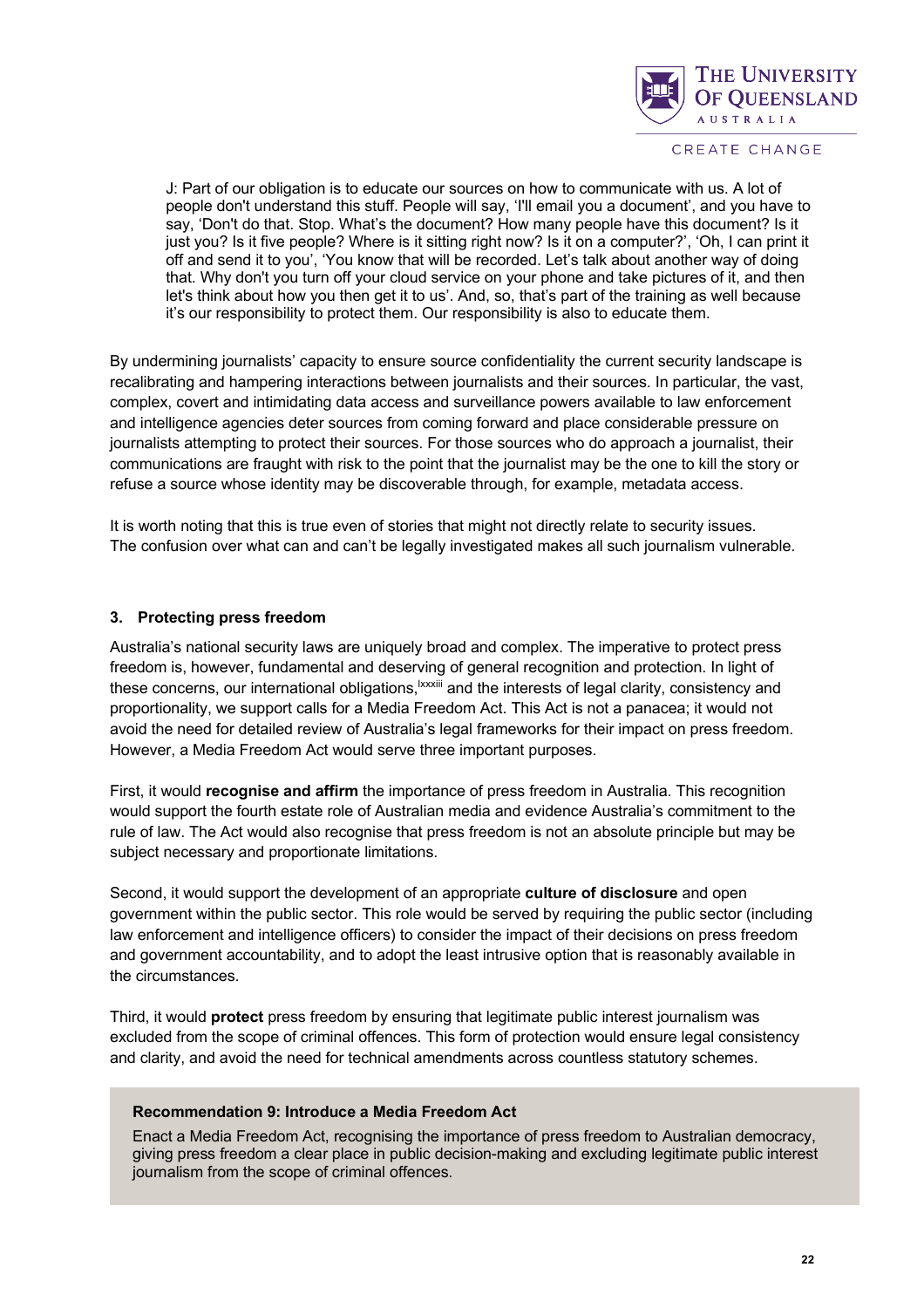

# Contributing authors

This submission has been written by the following authors.

### **Dr Rebecca Ananian-Welsh**

Senior Lecturer TC Beirne School of Law

**Rose Cronin** Research Assistant TC Beirne School of Law

**Professor Kath Gelber** Head of School School of Political Science and International Studies

#### **Professor Peter Greste**

UNESCO Chair in Journalism and Communications School of Communication and Arts

**Richard Murray** Research Fellow School of Communication and Arts

**Zoe Winder** Research Assistant School of Communication and Arts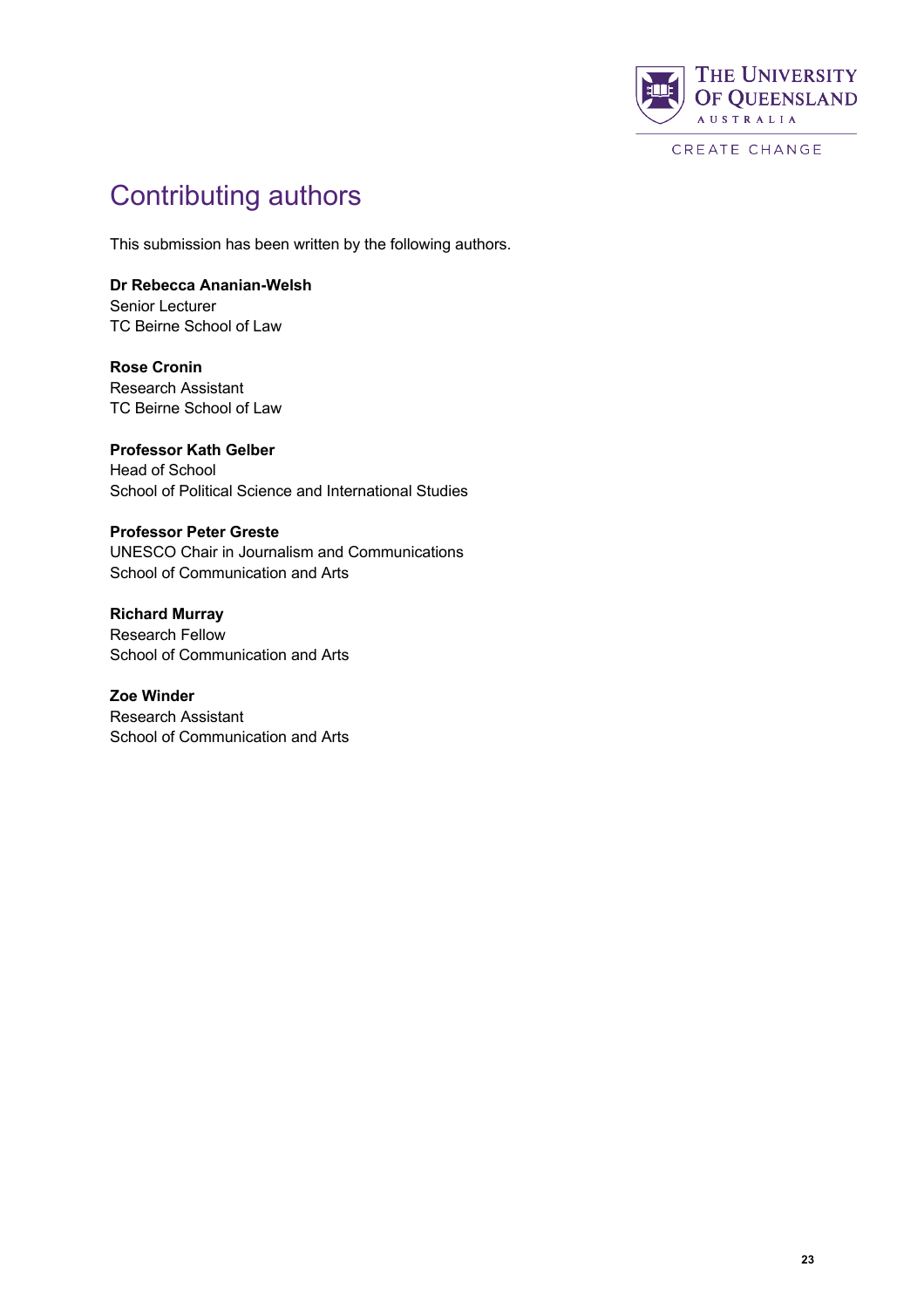

### **Endnotes**

<sup>i</sup> Human Rights Committee, *General Comment No 34: Article 19, Freedoms of opinion and expression*, 102nd sess, UN Doc CCPR/C/GC/34 (12 September 2011) [13].

ii *Criminal Code Act 1995* (Cth) ss 122.4A(1)(c), (2)(c).

iii Ibid s  $122.4A(1)(d)(i)$ ,  $(2)(d)(i)$ .

iv Ibid s 122.4A(1)(d)(ii), (2)(d)(ii).

 $v$  Ibid s 122.4A(1)(d)(iii), (2)(d)(iii).

 $v$ <sup>i</sup> Ibid s 122.4A(1)(d)(iv), (2)(d)(iv).

vii Ibid s 122.4A(1).

viii Ibid s  $122.4A(2)$ .

 $\frac{1}{2}$  Ibid s 90.1(1)–(2).

 $x$  Ibid s 122.4A(1)–(2).

 $x$ i Ibid s 122.5(6)–(7).

 $xii$  Ibid s 122.5(6).

 $x$ iii Ibid s 122.5(6).

 $xiv$  Ibid s 122.5(7).

 $xv$  Ibid (Cth) s  $90.4$ .

 $x$ <sup>vi</sup> Ibid (Cth) s 90.1(1) (definition of 'foreign political organisation').

xvii Ibid s 90.2.

<sup>xviii</sup> Ibid s 70.1 (definition of 'foreign public enterprise').<br><sup>xix</sup> Ibid s 90.3.

xx See Australian Lawyers for Human Rights, Submission No 7 to PJCIS, Parliament of Australia, *Review of the National Security Legislation Amendment (Espionage and Foreign Interference) Bill 2017*, 22 January 2018, 6; Whistleblowers Australia, Submission No 51 to PJCIS, Parliament of Australia, *Review of the National Security Legislation Amendment (Espionage and Foreign Interference) Bill 2017*, 26 March 2018, 3-4, 7; Human Rights Watch, Submission No 10 to PJCIS, Parliament of Australia, *Review of the National Security Legislation Amendment (Espionage and Foreign Interference) Bill 2017*, 22 January 2018; Parliamentary Joint Committee on Human Rights, Parliament of Australia, *Human Rights Scrutiny Report* (2018) 246-254.

xxi *Australian Security Intelligence Organisation Act 1979* (Cth) s 26; *Surveillance Devices Act 2004* (Cth) s 14. xxii *Australian Security Intelligence Organisation Act 1979* (Cth) s 25; *Crimes Act 1914* (Cth) s 3E.

xxiii *Australian Security Intelligence Organisation Act 1979* (Cth) s 27.

xxiv *Australian Security Intelligence Organisation Act 1979* (Cth) s 25A; *Surveillance Devices Act 2004* (Cth) s 27A. xxv *Telecommunications (Interception and Access) Act 1979* (Cth) s 9 (telecommunications service warrant – ASIO), s 9A (named person warrant – ASIO), s 46 (telecommunications service warrant – agencies), s 46A

(named person warrant – agencies). xxvi Ibid s 109 (stored communications warrant – ASIO), s 110 (stored communications warrant – criminal lawenforcement agencies).

xxvii *Crimes Act 1914* (Cth) s 3ZA.

xxviii See eg: *Australian Security Intelligence Organisation Act 1979* (Cth) s 25(1) (search warrant), s 25A(1) (computer access warrant), s 26(3)(a)(ii) and (b)(ii) (surveillance device warrant); *Surveillance Devices Act 2004*  (Cth) s14(1) (surveillance device warrant), s 27A(1)(c) (computer access warrant); *Crimes Act 1914* (Cth) s 3E (search warrants), ss 3F-3K; *Telecommunications (Interception and Access) Act 1979* (Cth) s 110 (stored communications warrant), s 116.

xxix *Telecommunications (Interception and Access) Act 1979* (Cth) ss 180J, 180Q.

xxx Lawrence McNamara and Sam McIntosh, 'Confidential Sources and the Legal Rights of Journalists: Rethinking Australian Approaches to Law Reform' (2010) 32(1) *Australian Journalism Review* 81*,* 89. xxxi Bendetta Brevini 'Metadata Laws, Journalism and Resistance in Australia' (2017) 5(1) *Media and Communication* 76, 78.

xxxii Commonwealth Ombudsman, Parliament of Australia, *A report on the Commonwealth Ombudsman's monitoring of agency access to stored communications and telecommunications data under Chapters 3 and 4 of the Telecommunications (Interception and Access) Act 1979 for the period 1 July 2016 to 30 June 2017* (2018); Paul Karp and Josh Taylor, 'Police made illegal metadata searches and obtained invalid warrants targeting journalists', *The Guardian* (online at 23 July 2019) <https://www.theguardian.com/australianews/2019/jul/23/police-made-illegal-metadata-searches-and-obtained-invalid-warrants-targeting-

journalists?CMP=Share\_iOSApp\_Other>.

xxxiii *Telecommunications (Interception and Access) Act 1979* (Cth) ss 5(1) (definition of 'issuing authority'), 6DB-6DC.

xxxiv Ibid ss 180J-180L.

xxxv Ibid s 180M.

 $xxxvi$  Ibid s  $180L(2)(b)$ .

 $xxxvii$  Ibid s 180T(2)(a), referring to ss 178-180(4).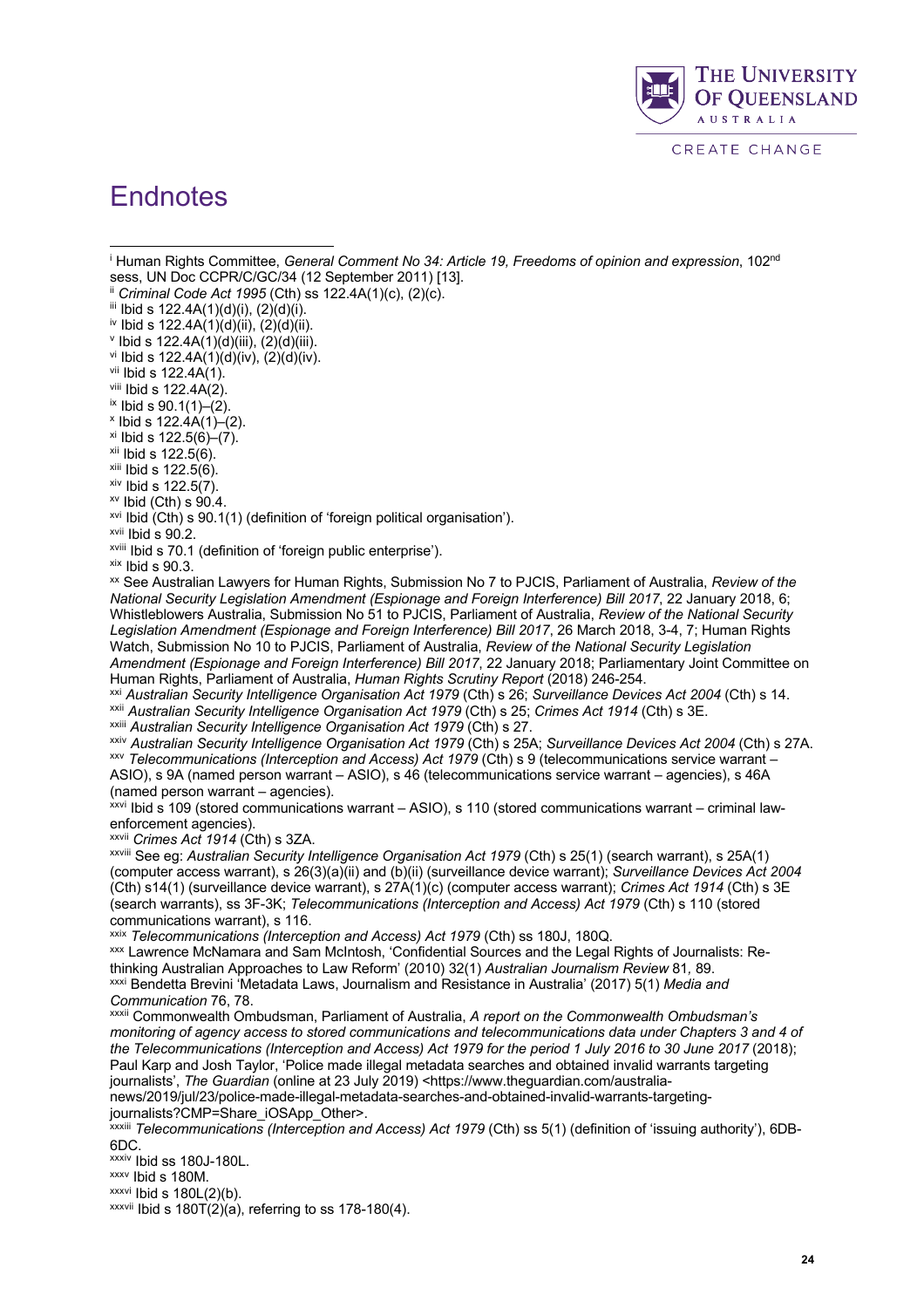$x$ xxviii Ibid s 180T(2)(b).

 $x$ <sup>xxxix</sup> Ibid s 180T(2)(b).

 $x$ l Ibid s 180T(2)(b)(v).

 $x$ li Ibid s 180 $\chi(1)$ .

xlii Sal Humphreys and Melissa de Zwart, 'Data Retention, Journalist Freedoms and Whistleblowers' (2017) 165 *Media International Australia* 103, 106.

xliii *Police and Criminal Evidence Act 1984* (UK) ss 8(1)(d), 11 (meaning of 'excluded material), 13 (meaning of 'journalistic material), 14 (meaning of 'special procedure materials').

 $x$ liv Ibid s 9, Sch 1  $[8]$ .

 $x/v$  Ibid Sch 1 [2](b).

xlvi McNamara and McIntosh (n xxx).

xlvii *Police and Criminal Evidence Act 1984* (UK) s 11(2)-(3) (meaning of 'excluded material').

xlviii Ibid Sch 1 [12]-[14].

xlix McNamara and McIntosh (n xxx) 89.

<sup>l</sup> *Terrorism Act 2000* (UK) Sch 5 [6](3).

li *Telecommunications (Interception and Access) Act 1979* (Cth) ss 74; 75A. lii McNamara and McIntosh (n xxx) 90.

liii *Telecommunications (Interception and Access) Act 1979* (Cth) ss 175 (ASIO telecommunications data access), 178 (Enforcement agency access to telecommunications data).

liv *Australian Security Intelligence Organisation Act 1979* (Cth) ss 26D, 26E.

lv *Crimes Act 1914* (Cth) ss 3ZQN, 3ZQO.

lvi Human Rights Committee (n 1) [44].

lvii Edward L. Carter, 'Not to Disclose Information Sources': Journalistic Privilege Under Article 19 of ICCPR (2017) 22(4) *Communication Law and Policy* 399, 423; Jan Oster, 'Theory and doctrine of media freedom as legal concept' (2013) 5(1) *Journal of Media Law* 57, 58.

lviii *Public Interest Disclosure Act 2013* (Cth) ss 25; 26(1).

 $\frac{$ \}{{}} Ibid s 29(1)(a)-(c).

 $\frac{1}{2}$  Ibid s 29(1).  $\frac{1}{2}$ <br> $\frac{1}{2}$  Ibid ss 29(1) [Table Item 2]; 33, 41.

<sup>Ixii</sup> Ibid s 26(3).<br><sup>Ixii</sup> Rebecca Ananian-Welsh and Nicola McGarrity-White, 'National Security: A Hegemonic Constitutional Value' in Rosalind Dixon (ed), *Australian Constitutional Values* (Hart-Bloomsbury, 2018), 267-271.

lxiv For academic attention and critique, see eg: Keiran Hardy and George Williams, 'Terrorist, traitor, or whistleblower? Offences and protections in Australia for disclosing national security information' (2014) 37(2) *University of New South Wales Law Journal* 784, 787-788; David Brooks, Jeffery Corkill, and Michael Coole, 'The Australian Security Continuum: National and Corporate Security Gaps from a Surveillance Language Perspective' in Randy K. Lippert, Kevin Walby, Ian Warren and Darren Palmer (eds), *National Security, Surveillance and Terror: Canada and Australia in Comparative Perspective* (Springer International Publishing, 2016), 133-134; Kevin Walby, Randy K. Lippert, Ian Warren and Darren Palmer, 'Interrogating National Security, Surveillance, and Terror in Canada and Australia' in Randy K. Lippert, Kevin Walby, Ian Warren and Darren Palmer (eds), *National Security, Surveillance and Terror: Canada and Australia in Comparative Perspective* (Springer International Publishing, 2016), 7; Rebecca Ananian-Welsh and Nicola McGarrity-White, 'National Security: A Hegemonic Constitutional Value' in Rosalind Dixon (ed), *Australian Constitutional Values* (Hart-Bloomsbury, 2018), 267-271. lxv *Intelligence Services Act 2001* (Cth) s 11.

lxvi *Australian Security Intelligence Organisation Act 1979* (Cth) s 26(3)(a)(i); *Telecommunications (Interception and Access) Act 1979* (Cth) ss 9(1)(a)(i), 9A(1).

lxvii *Australian Security Intelligence Organisation Act 1979* s 4 (definition of 'activities prejudicial to security').

lxviii Ibid s 4 (definition of 'security').

<sup>Ixix</sup> Criminal Code Act 1995 (Cth) s 91.1.

 $\frac{1}{x}$  Ibid s 90.4.

lxxi *National Security Information (Criminal and Civil Proceedings) Act 2004* (Cth) s 3.

lxxii Ibid s 8.

lxxiii (2007) 233 CLR 307, 358 [124] (Gummow and Crennan JJ).

lxxiv *National Security Information (Criminal and Civil Proceedings) Act 2004* (Cth) s 10. lxxv Ibid s 9.

lxxvi *Siracusa Principles on the Limitation and Derogation Provisions in the International Covenant on Civil and Political Rights*, UN Doc E/CN.4/1984/4 (28 September 1984); *Johannesburg Principles on National Security, Freedom of Expression and Access to Information, Freedom of Expression and Access to Information*, UN Doc E/CN.4/1996/39 (1 October 1995).

lxxvii *Siracusa Principles on the Limitation and Derogation Provisions in the International Covenant on Civil and Political Rights*, UN Doc E/CN.4/1984/4 (28 September 1984) annex [29]–[30].

lxxviii *Johannesburg Principles on National Security, Freedom of Expression and Access to Information, Freedom of Expression and Access to Information*, UN Doc E/CN.4/1996/39 (1 October 1995), principle 2.

lxxix *Siracusa Principles*, UN Doc E/CN.4/1984/4, [30].

lxxx Ibid.

THE UNIVERSITY **OF OUEENSLAND** 

**AUSTRALIA** 

CREATE CHANGE